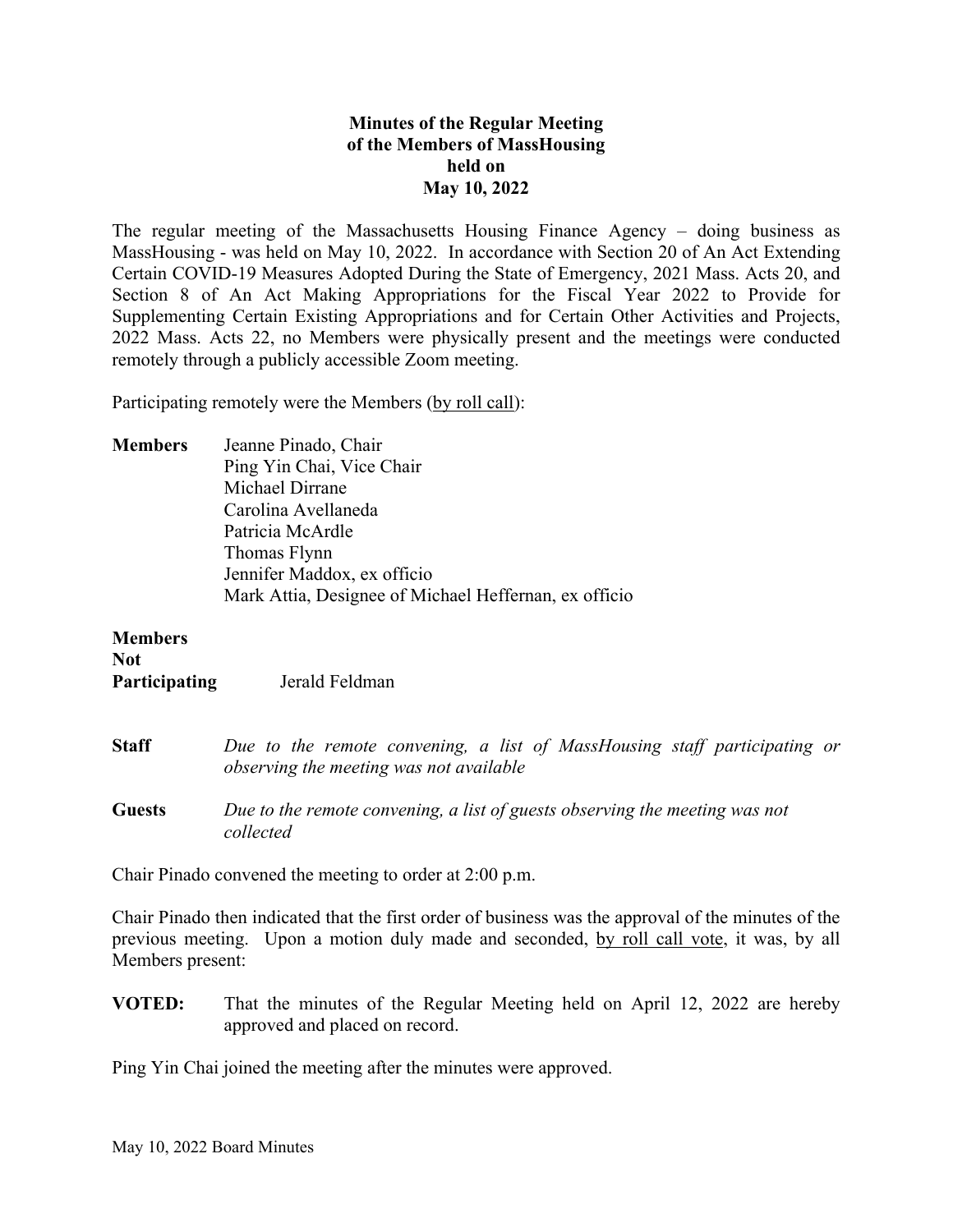## **Executive Director's Report**

Chrystal Kornegay began her report by detailing MassHousing's focus on building infrastructure and expanding programming. From January 2022 to the end of June 2022 we plan to hire 41 people. Twenty-two of those positions will mostly be in Homeownership and the division has undertaken marketing of the statewide Housing Assistance Fund and is designing an expanded downpayment assistance program as well as the new broker origination channel. We are also operating the Neighborhood Stabilization Program on behalf of DHCD and our RFP for the program has generated 13 responses.

The DPA program has \$65 million and the CommonWealth Builder program has \$115 million. We have updated program guidelines for CommonWealth Builder and have been working with DHCD and MHP to implement the DPA program. The federal money is new money and there is a high level of compliance required with these funds. We are in the process of hiring a point person to oversee this compliance.

Ms. Kornegay continued by stating we are working on a budget and will present the budget to the Board in June. We are also in the process of creating a dashboard with our progress on our five-year business goals and this will be presented to the Board in July.

Mark Attia added that the federal ARPA funds will make a huge impact in the Commonwealth. There is a high level of compliance required by the federal government for these ARPA funds and the Executive Office of Administration and Finance (A&F) has fiduciary responsibility to oversee this compliance which is an incredible responsibility. The A&F office is staffing up and we have a lot of work to do. Mr. Attia commended MassHousing for their work with the HAF Program and for their work on the DPA program. Ms. Pinado commented this is an exciting time for MassHousing.

# **Diverse Business Engagement Update**

Anthony Richards, Vice President of Equitable Business Development, began his presentation by announcing the Diversity and Inclusion Division will now be known as the Diverse Business Engagement Division. Our vision is to grow MassHousing's business equitably by focusing on how we spend our money. We intend to provide advancement opportunities for diverse business and BIPOC workforce with a primary focus on MBE's providing goods and services, construction/property management and also in workforce recruitment, retention and promotion.

Chair Pinado asked if we are tracking workforce utilization on the construction side and commented that it may be useful to see Boston projects tracked against City of Boston goals. She also inquired whether we are asking vendors about their own diversity efforts.

Mr. Richards answered yes we do ask vendors about their diversity efforts and noted that we recently revised our standard RFP forms to be more strategic and intentional is seeking information from respondents. He also noted that the division is currently transitioning the way we collect and report on diversity information and more information will be available in the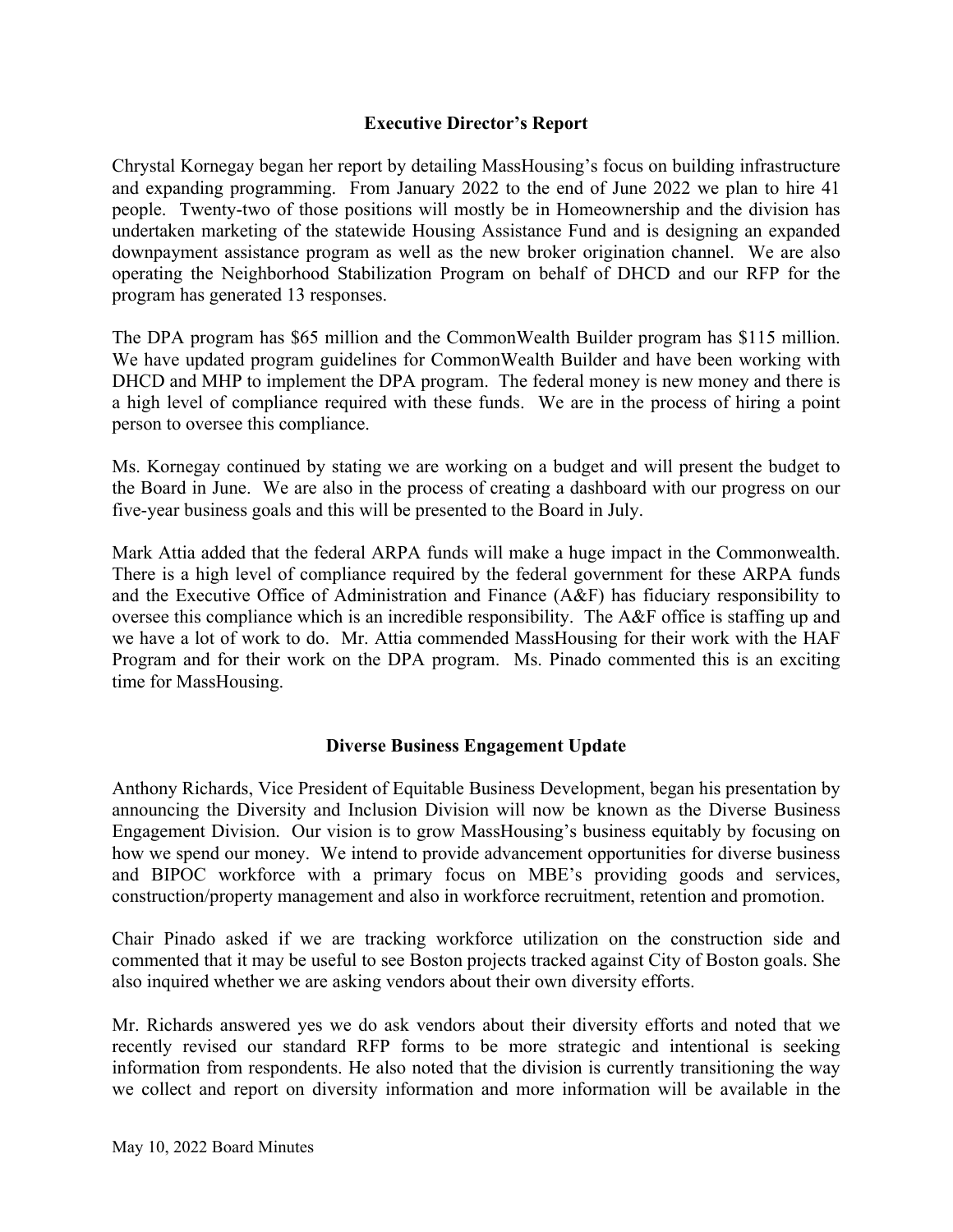future. Carolina Avellaneda also asked if we are doing exit interviews with our current vendors as part of our assessments. Mr. Richards replied we have not done exit interviews but going forward we will solicit feedback.

Mr. Richards continued by discussing barrier breaking initiatives MassHousing is undertaking. We have created two specific tools that had not existed before: the Business Opportunity Portal and the Diverse Business Directory. The Business Opportunity Portal has been created in response to the demand from diverse companies seeking to identify emerging business opportunities. MassHousing borrowers (developers and general contractors) are able to forecast upcoming affordable housing development projects and business opportunities and market towards diverse companies. The Diverse Business Directory was created to respond to the demand from MassHousing borrowers who are seeking diverse talent to perform work in various trade categories. There is a Boston directory and a Commonwealth of Massachusetts directory now, but the new MassHousing directory lists certified or self-identified diverse businesses broken down by trade category, revenue size, scope of work, etc.

Mr. Richards went on to describe the timeline for the implementation of the department redesign. The plan is to onboard a Diverse Business Growth Manager in June and in July the Diverse Business Engagement Department goes live.

Carolina Avellaneda asked is we are receiving any funds for the diverse business directory or is MassHousing building it out and also funding it. Mr. Richards answered we are not receiving any funds for these initiatives but we have built the cost into the budget. MassHousing already uses software that can be built up for this function and we have the infrastructure in place to do this. Ms. Avellaneda asked what is planned as far as marketing these initiatives and stated it would be worthwhile to spend money on marketing to get the word out.

# **Loan Committee**

# **Hillcrest Acres, Attleboro**

Mike Carthas presented a proposal for Official Action Status, Commitment of Construction/Permanent Tax-Exempt Loan, Commitment of Tax-Exempt Bridge Loan, Commitment of Workforce Housing Subordinate Loan, Commitment of Additional Agency Subordinate Debt and Approval for the Use of Low-Income Housing Tax Credits for Hillcrest Acres in Attleboro.

Retirement Housing Foundation (the "Sponsor") has requested a tax-exempt construction to permanent loan for the acquisition and rehabilitation of Hillcrest Acres (the "Development"). The Development was originally constructed in 1974 through HUD's Section 236 mortgage program with MassHousing financing. The unaffiliated previous owner paid off the MassHousing loan in 2017, triggering 40T protections for existing residents. In July 2020, an affiliate of the Sponsor purchased the Development through a 40T exempt sale with an acquisition loan from Community Economic Development Assistance Corporation ("CEDAC"). The proposed financing herein will bring the development back into the MassHousing portfolio,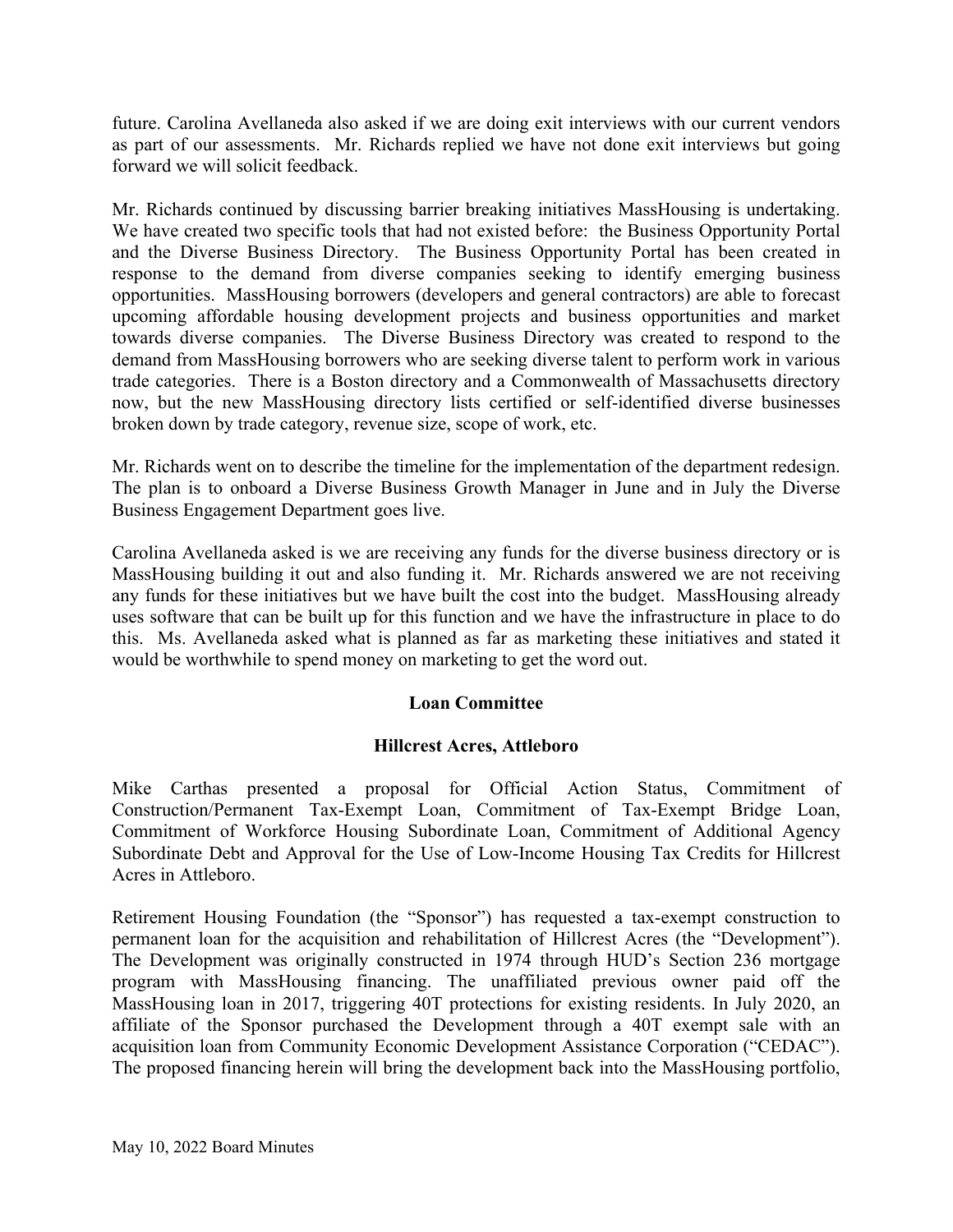preserve 100 units of affordable rental housing, and fund a much-needed rehabilitation of the Development

The Development sits on a 9.25-acre site in Attleboro a short distance to the MBTA Commuter Rail and Interstate 95. The site is near retail amenities, open space, social service organizations, and employment centers.

The Development consists of ten (10) low-rise residential buildings and one common area building. Residential buildings are comprised of one apartment building with one-bedroom units, two townhome buildings with three-bedroom units, and seven stacked flat buildings with twobedroom units. All buildings are two-to-three stories.

All 100 units in the Development are subject to affordability restrictions. Thirteen units (13) will be income-restricted to households earning up to 30% of Area Median Income ("AMI"), of which eight (8) will benefit from a new project-based MRVP contract. An additional nineteen (19) units will be income-restricted to households earning up to 50% of AMI, twenty-three (23) units will be income-restricted to households earning up to 60% of AMI, and eighteen (18) units will be restricted to households earning up to 80% of AMI. Together, these 73 units will be subject to a LIHTC restriction

Upon a motion duly made and seconded, by roll call vote, it was, by all Members present

**VOTED:** To approve the findings and determinations set forth immediately following this vote and to authorize (i) the Agency to grant Official Action Status and consider the application for a loan commitment for the multifamily development known as "Hillcrest Acres" (the "Development") at such time as it is submitted; (ii) this vote to serve as a declaration of official intent under Treasury Regulations Section 1.150-2 to fund all or a portion of costs paid or incurred after this date from the proceeds of a tax-exempt debt issue of the Agency if the Agency shall approve and fund the Development; (iii) that the issuance of tac-exempt debt by the Agency not be in excess of \$17,172,130.00 in principal amount for the Development; and (iv) that the issuance of debt occur not later than 18 months after the latest of (a) the date on which the earliest expenditure subject to Treasury Regulations Section 1.150-2 is paid, (b) the date on which the property is placed in service or abandoned, but in no event more than three years after the earliest expenditure is paid, or (c) the date otherwise permitted by the Internal Revenue Code or Treasury Regulations promulgated thereunder.

# Official Action Status Findings

In accordance with the vote of the Members of MassHousing dated June 11, 1996, staff makes the following Official Action Status findings for the proposed project:

- 1. The Retirement Housing Foundation ("Developer") has acceptable multifamily housing development experience and acceptable credit history.
- 2. The Developer has demonstrated an arms'-length evidence of site control either by an option agreement, a purchase and sale agreement, a deed, a contract of sale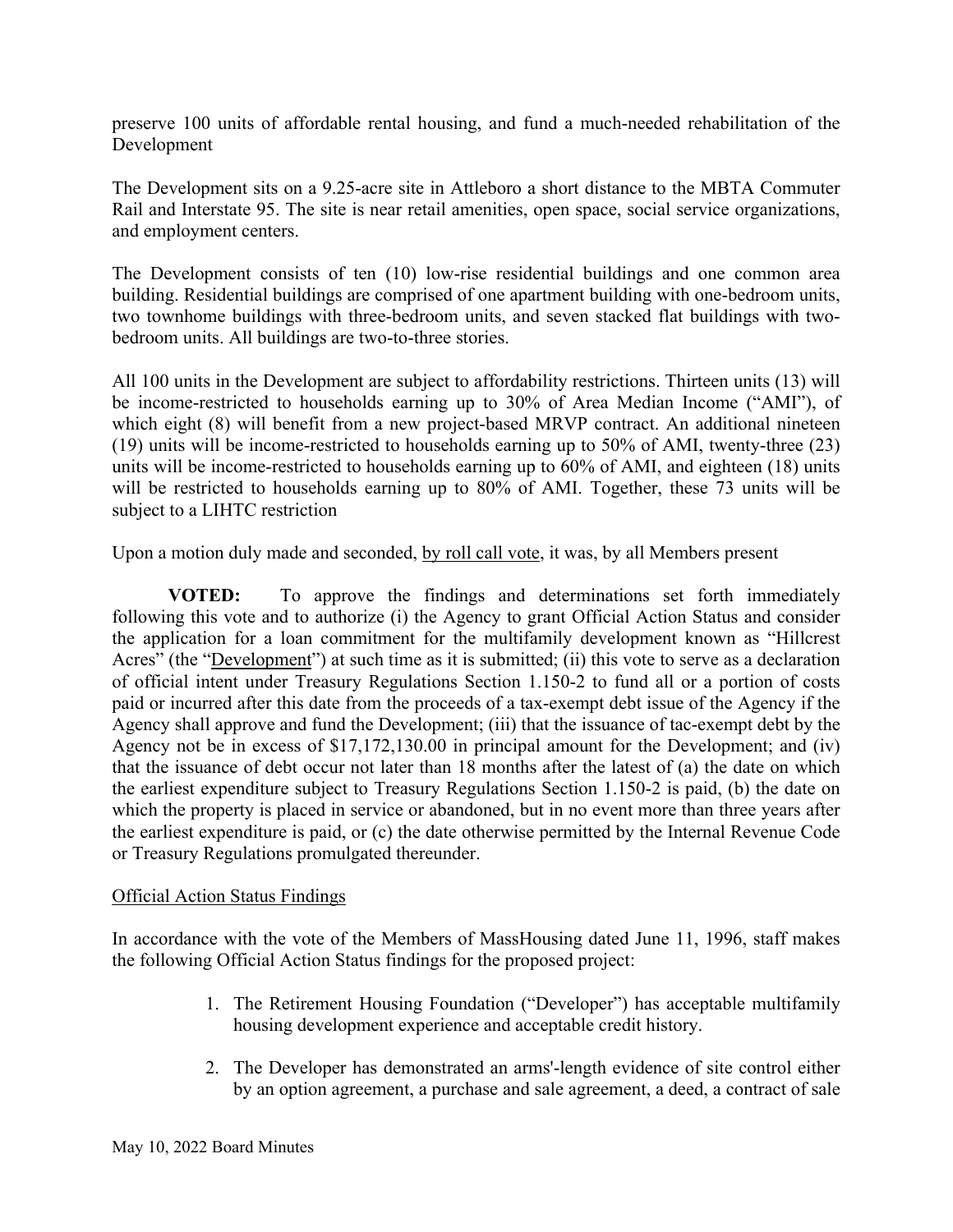for the site, and/or other legal evidence of site control, with the land price and/or ground lease rent evident.

- 3. The proposed site of the Development is acceptable for the intended housing.
- 4. There is a need for the proposed housing in the community.

**VOTED:** To approve the findings and determinations set forth below and to authorize (a) a construction/permanent first mortgage loan in a principal amount of up to \$6,158,000.00, such first loan to be insured under the HUD HFA Risk Sharing Program; and (b) a subordinate equity bridge mortgage loan in a principal amount of up to \$7,579,704.00, in each case to be made to Hillcrest Acres RHF Partners Limited Partnership or another single-purpose entity controlled by Retirement Housing Foundation (the "Borrower") as owner of the multifamily residential development known as "Hillcrest Acres" (the "Development") and located in Attleboro, Massachusetts, and in accordance with the applicable general closing standards and delegations of authority previously approved, and further subject to (1) compliance with all applicable laws and all regulations and requirements of applicable financing programs, and (2) the following special conditions:

- 1) Submission of "As-Built" plans for the boiler replacement work,
- 2) Additional Sources sufficient to cover increased uses must be known in advance of closing with the source and timing acceptable to MassHousing's Vice President of Multifamily Programs or his designee,
- 3) In advance of Construction Closing, the Borrower will provide the Agency with supporting documentation from the LIHTC Syndicatorrelating to the potential increase in LIHTC-eligible units and corresponding increase in LIHTC equity, which sets forth terms and conditions to acceptable to MassHousing's Vice President of Multifamily Programs or his designee,
- 4) The final unit mix and amount of additional LIHTC equity shall be required to be finalized at least 3 months prior to Permanent Loan Conversion. At that time, the Borrower will provide the Agency with such documentation as is requested by the Agency, including a current rent roll, to assist with any necessary resizing of the loan in order to comply with Agency closing standards and HUD Risk Share Requirements. All other underwriting parameters of the loan including, but not limited to, rate, term, reserve requirements and operating expenses will not be adjusted in connection with any such loan resizing.
- 5) In connection with any such loan resizing, prior to Permanent Loan Conversion and submission to HUD for Risk Share Insurance, Borrower will be required to make a mandatory repayment of the first mortgage loan in such amount as is determined necessary in order to comply with Agency closing standards and HUD Risk Share requirements.

# **FURTHER VOTED**: To approve a subordinate mortgage loan to the Borrower for the Development in an amount not to exceed \$2,700,000.00 (1) to be funded from that portion of the Opportunity Fund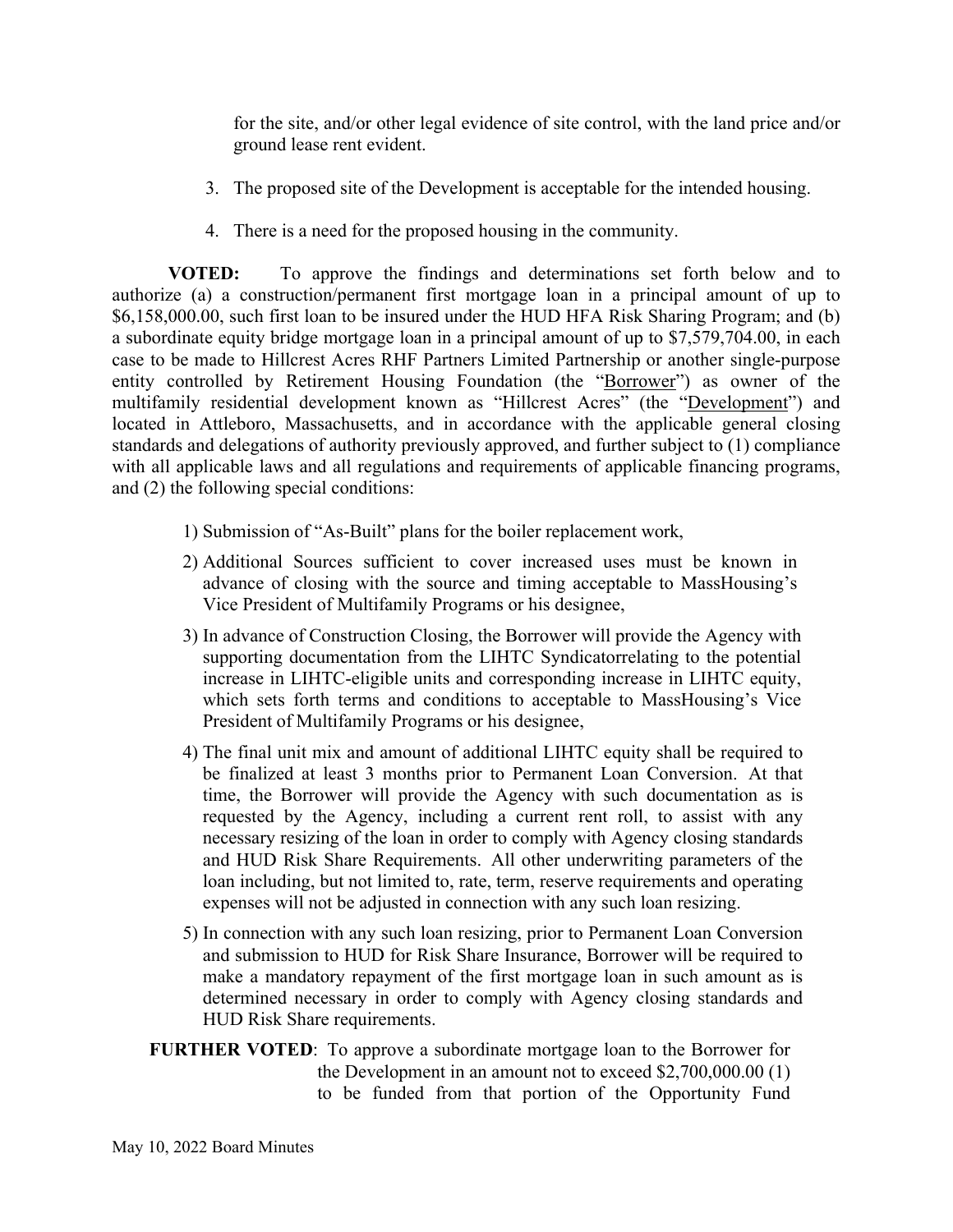approved by the Members of MassHousing on March 8, 2016, designated and reserved for workforce housing programs and (2) subject to the terms and conditions of MassHousing's Workforce Program Guidelines adopted by the Members on July 12, 2016, as amended, and to any applicable delegations of authority previously approved by the Members of MassHousing.

- **FURTHER VOTED:** To approve a subordinate mortgage loan to the Borrower for the Development in an amount not to exceed \$1,000,000.00 on such terms as are approved by the Executive Director and the Vice President of Multifamily Programs, and their respective designees, each acting singly.
- **FURTHER VOTED**: To authorize the Executive Director and the Vice President of Multifamily Programs, and their respective designees, each acting singly, to permit the Borrower to enter into, or assume, mortgage loans with third parties with respect to the Development, provided that (1) any such mortgage loans shall be subordinated to MassHousing's first mortgage loan, and other MassHousing debt as determined by the Executive Director or the Vice President of Multifamily Programs, and (2) such subordinate mortgage loans shall be subject to MassHousing's requirements pertaining to subordinate mortgages, in a manner acceptable to MassHousing's General Counsel or his designee.
- **FURTHER VOTED:** That the amount of 4% Credits, as set by the Executive Director, the Vice President of Multifamily Programs, the Director of Rental Business Development, the Director of Rental Underwriting, the General Counsel or the designee of any of the foregoing, prior to loan closing, to be used in connection with the Development will not exceed the amount which is necessary for the financial feasibility of the Development and its viability

as a qualified low-income housing project throughout the credit period, having taken into consideration:

- (a) the sources and uses of funds and the total financing planned for the Development;
- (b) any proceeds or receipts expected to be generated by reason of tax benefits;
- (c) the percentage of the tax credit amount used for Development costs other than the cost of intermediaries; and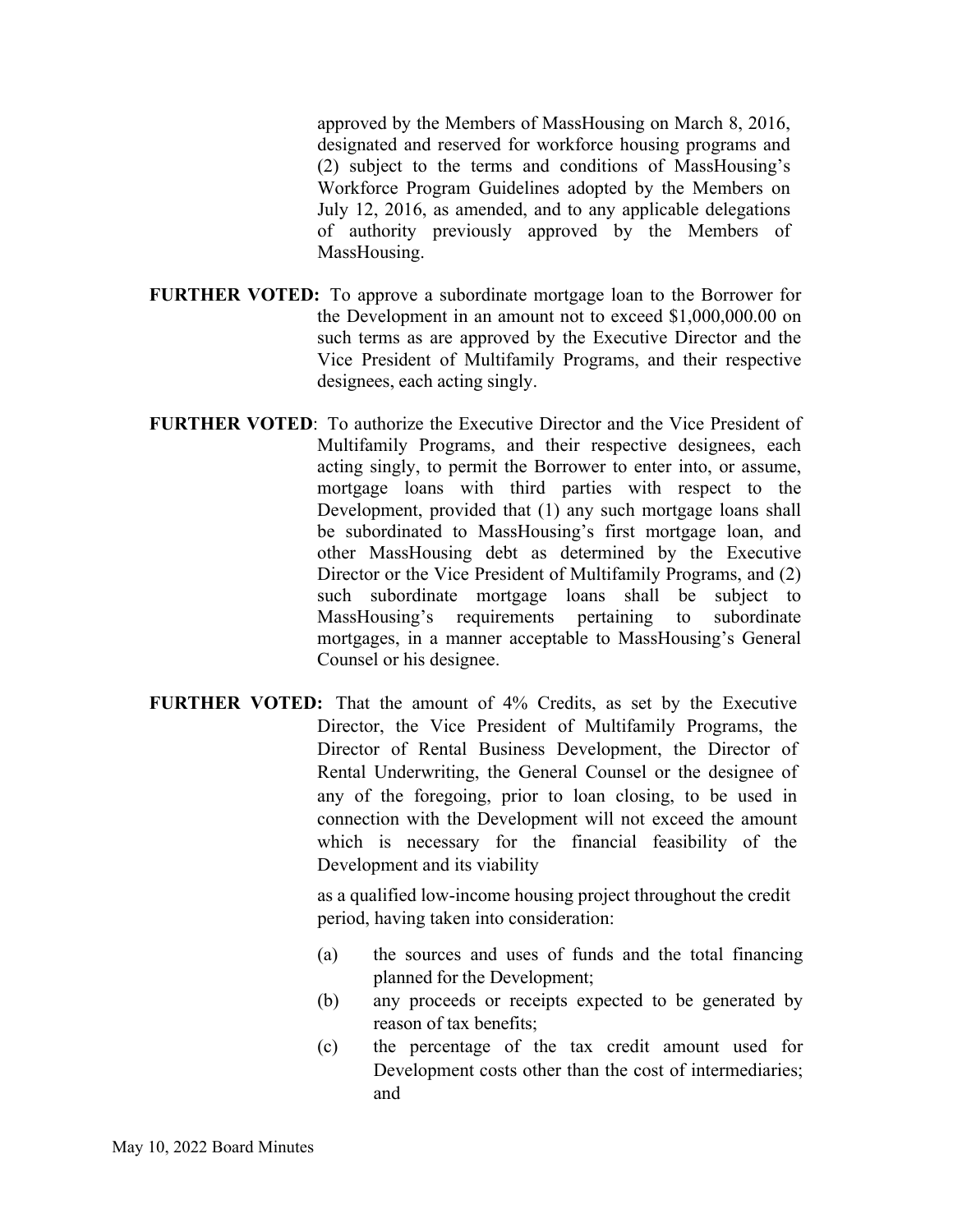(d) the reasonableness of the developmental and operational costs of the Development, provided, however, that such determination shall not be construed to be a representation or warranty as to the feasibility or viability of the Development.

**FURTHER VOTED:** To authorize the Executive Director, the Vice President of Multifamily Programs, the Director of Rental Business Development, the Director of Rental Lending, the Director of Rental Operations, the General Counsel or the designee of any of the foregoing, each acting singly, to set the amount of 4% Credits to be used in connection with the Development applying the standards set forth in the immediately preceding vote.

# **STATUTORY FINDINGS AND DETERMINATIONS**

# **Statutory Findings:**

The Loan(s) will be financed under the provisions of Section 5 of MassHousing's enabling act, Chapter 708 of the Acts of 1966, as amended (the "Act"). Pursuant to Section 5(g) of the Act, staff makes the following findings for the proposed Development:

## **1. The affordability of rents for 20% of the units:**

100 units (100%) in the Development will be affordable to low-income persons and families, as specified in the Act, at the adjusted rentals shown in the rent schedule below

#### **2. Shortage of Affordable Housing Units in the Market Area**

Note: The market needs data reflects the information available to A&M staff as of the date of collection December 3, 2021, and may not fully incorporate the potentially adverse impact(s) that the ongoing COVID-19 virus may have on the overall economy or on the local housing markets. The global outbreak of the "novel coronavirus' known as COVID-19 was officially declared a pandemic by the World Health Organization (WHO) on March 11, 2020. Further, the reader is cautioned and reminded that any observations, comparisons, and/or conclusions are based on the data as of the aforementioned collection date.

In-house data for larger market and mixed-income complexes (approximately 811 units) in the area revealed a strong rental market. Current occupancy rates of the comparable properties reviewed averaged approximately 98.7 %, and range between 97.5% and 100%. None of the comparables were offering rental concessions.

CoStar data for the subject's Outlying Bristol County Multi-Family Submarket (6,214 units) has an overall vacancy rate at 3.7% YTD, which is an increase of 1.34% from one year ago. CoStar data for the Providence market (55,267 units) has an overall vacancy rate of 2.2% YTD, which is a decrease of 1.02% from one year ago. The rate is projected to decrease to 3.0% over the next five years, while the Providence market is projected to increase to 2.9%.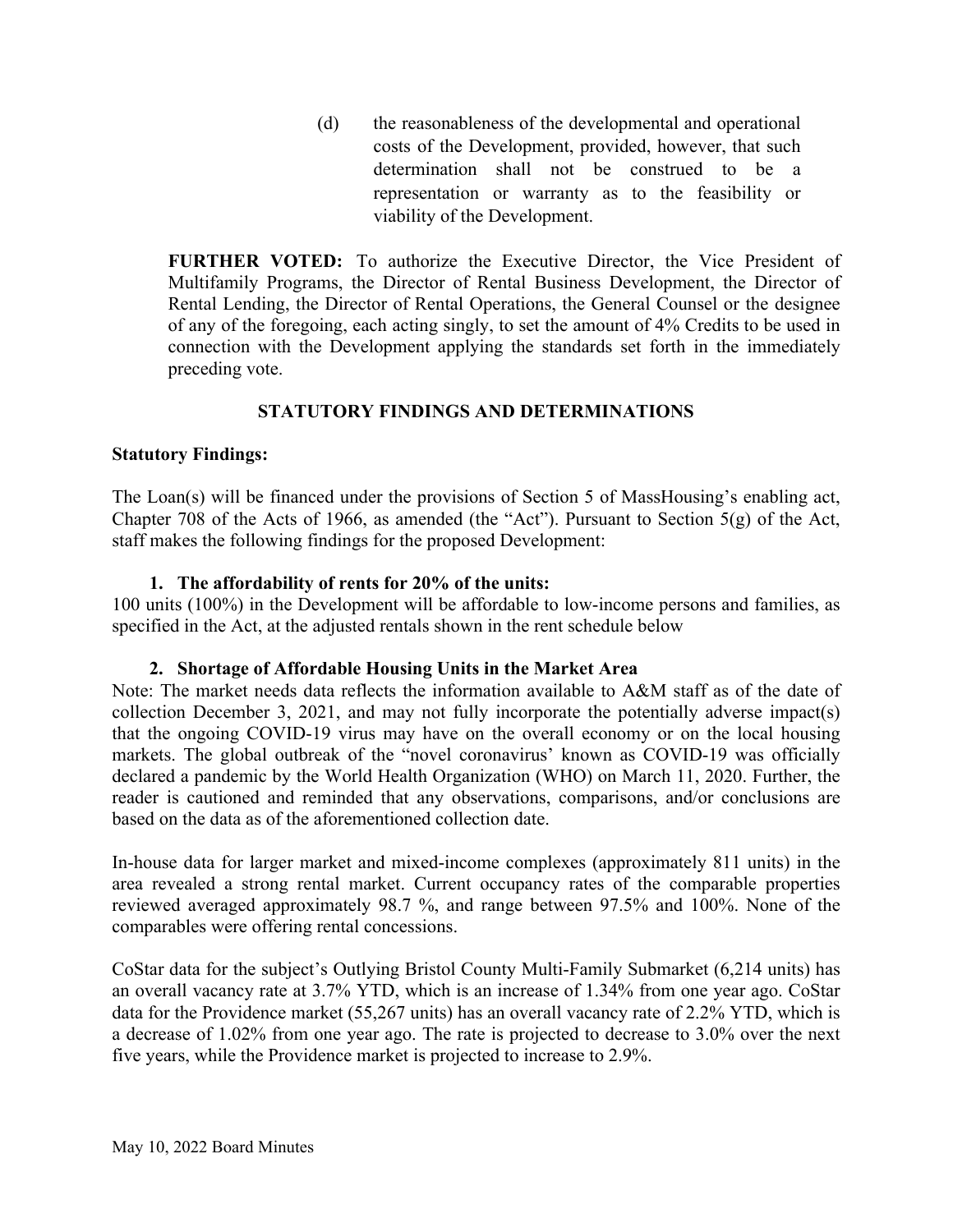CoStar, submarket data for the 4-5 Star building type (1,916 units) indicates a 4th Qtr. 2021 vacancy rate of 1.2% and an average asking rent of \$2, 065, while submarket data for the subject's 3 Star building type (2,805 units) indicates a 4th Qtr. 2021 vacancy rate of 5.9% at an average asking rent of \$1,727. 1-2 Star buildings (1,493. units) indicate a 4th Qtr. 2021 vacancy rate of 2.9% at an average asking rent of \$1,377. The development with its amenities, more closely reflects the 3 Star building type, and is reflected in both the vacancy rate and market rent potential.

According to the Department of Housing and Community Development's (DHCD) Chapter 40B Subsidized Housing Inventory (12/21/20), the City of Attleboro has 17,978-year-round housing units, 1,169 (6.5%) of which are subsidized for low/moderate income households.

Further, the Attleboro Housing Authority (AHA) owns and /or operates four State funded Elderly/Disabled Public Housing developments which have 319 one-bedroom units. Per the representative of AHA, Massachusetts Housing Authorities have transitioned to the centralized CHAMP waiting list system and they are unable to tell end how many people are on the wait list. The also participate in the Massachusetts Rental Voucher Program and the breakdown of applicants are as follows, 1BR – 240 applicants, 2BR-454 applicants and 3BR- 179 applicants. Also, per the AHA representative, they administer 176 Section 8 Housing Choice Vouchers in the centralized waiting list administered through the state and wait time is over ten years.

U.S. Census data from the 2015-2019 American Community Survey (ACS) indicates that of the 17,632 households in the City of Attleboro approximately 54.7% earned less than the HUD published 2021 AMI (\$86,500), approximately 28.9% earned less than 50% of 2021 AMI, approximately 34.1% earned less than 60% of the 2021 AMI and approximately 46.9% earned less than 80% of the 2021 AMI.

# **3. Inability of Private Enterprise Alone to Supply Affordable Housing**

MassHousing staff has completed an analysis of the market rate rents, as defined by Agency statute, which absent MassHousing financing, would be required to support the development and operations of the Development. Based on the substantial difference between these market rents (shown in the Rent Schedule below) and the rents for this project, MassHousing staff finds that private enterprise alone cannot supply such housing.

# **4. No Undue Concentration of Low-income Households**

The financing herein proposed will change neither the current income mix of the Development nor that of its surrounding locality.

# **5. Elimination or Repair of Unsafe or Unsanitary Dwelling Units**

As evidenced by data cited in Finding No. 2 above, there is an acute shortage of decent, safe, and sanitary housing available to low-income persons and families in the general housing market area of the Development. Although staff is not aware of units within the same market area that require demolition or compulsory repair, by preserving the affordable housing proposed here, those in need of affordable housing will not be forced to accept residence in substandard units. So long as the acute shortage of affordable housing persists, actions of public agencies to increase the supply of affordable housing will reduce the market forces that allow unsafe and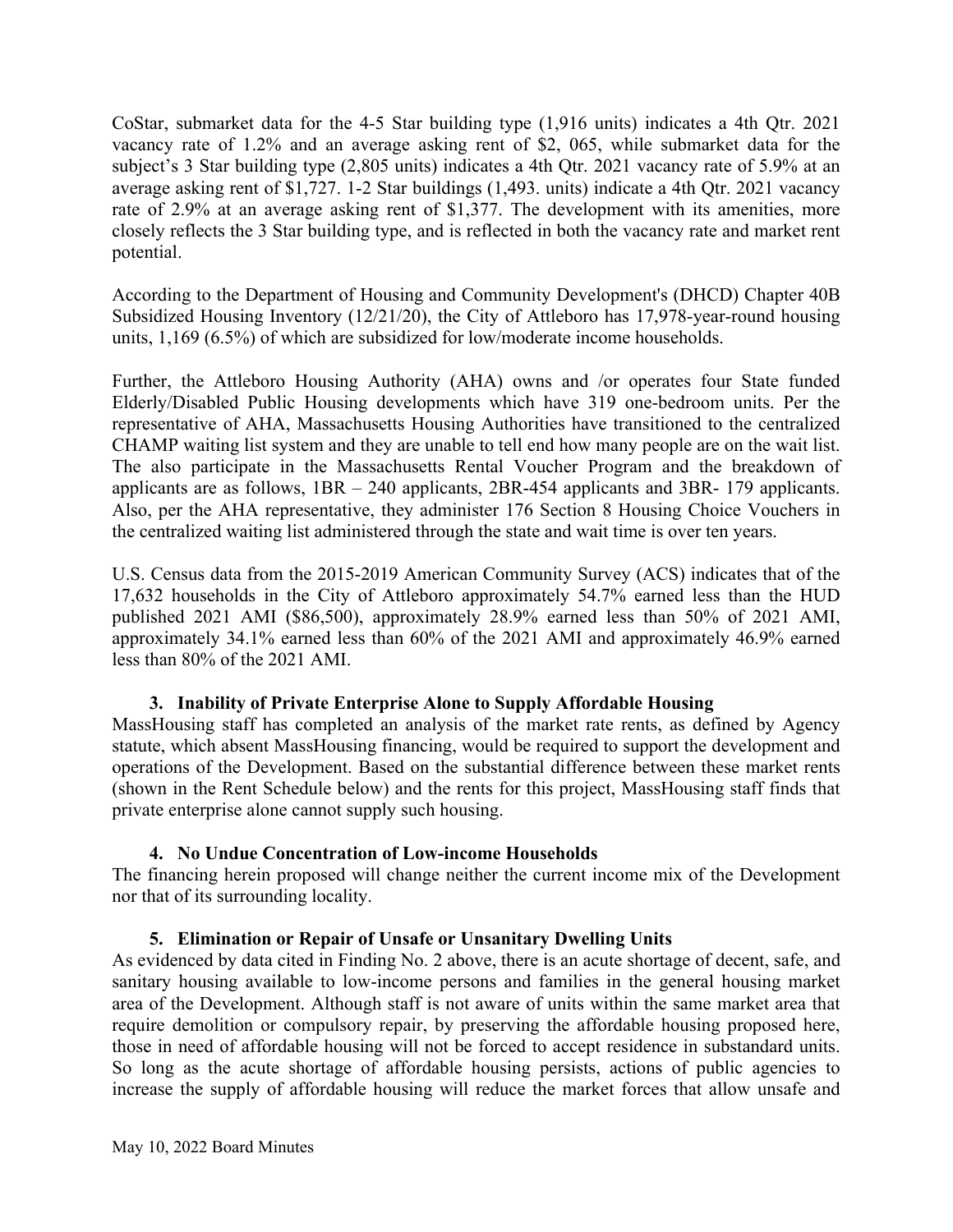unsanitary units to persist. In addition, MassHousing, through its administration of housing programs, and other public agencies (e.g., local enforcement of building codes), continue to require repair of substandard units as such units are identified.

# **Rental Determinations:**

Pursuant to Section 6(a) of the Act, MassHousing makes the following rental determinations for units within the proposed Development:

| Number of Bedrooms            | $\mathbf{1}$                  | $\overline{2}$ | 3       |
|-------------------------------|-------------------------------|----------------|---------|
| Number of Units               | 16                            | 72             | 12      |
| Net SF/Unit                   | 750                           | 900            | 1250    |
| Elev./Non-Elev.               | E                             | E              | E       |
| <b>Market Rate Rent</b>       | \$                            | \$             | \$      |
| $(10\%$ Rate 20 Yr. Term)     |                               |                |         |
| <b>MHFA Below Market Rent</b> | \$                            | \$             | \$      |
| (Cost-Based Rent)             |                               |                |         |
| <b>MHFA Adjusted Rent</b>     | Up to $30\%$ of $80\%$ of AMI |                |         |
| <b>Underwriting Rents</b>     |                               |                |         |
| Project-Based MRVP 30% AMI    | \$1,026                       | \$1,234        | \$1,525 |
| LIHTC 30% AMI                 |                               | \$519          |         |
| LIHTC 50% AMI                 | \$763                         | \$908          | \$1,043 |
| LIHTC 60% AMI                 | \$925                         | \$1,103        | \$1,268 |
| LIHTC 80% AMI                 | \$1,250                       | \$1,440        | \$1,718 |
| WFH 80% AMI                   | \$1,250                       | \$1,440        | \$1,718 |

# **Rent Schedule:**

Based on this information, MassHousing staff finds that a significant need exists for the type of development proposed here, that private enterprise alone cannot supply such housing, and that the financing of the Development will not create or contribute to an undue concentration of lowincome persons or adversely impact other housing in the area.

# **1599 Columbus Avenue, Boston (Jamaica Plain)**

Jeff Geller presented a proposal for Official Action Status, Approval of the Use of Low-Income Housing Tax Credits and Commitment of a Tax-Exempt Conduit Loan for 1599 Columbus Avenue in Jamaica Plain.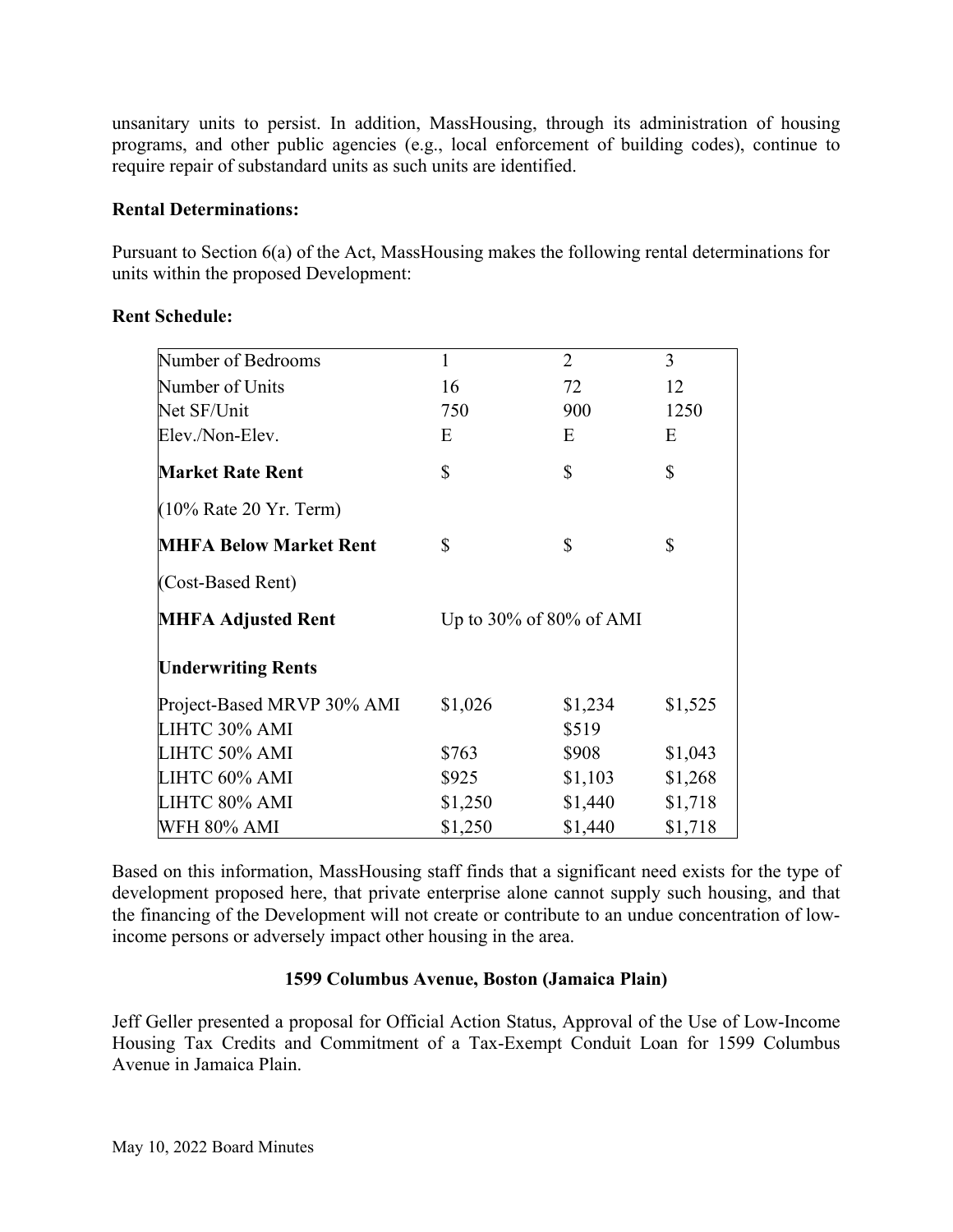The proposed financing of 1599 Columbus Avenue (the "Development") will support the creation of 65 new units of affordable rental housing and approximately 3,200 sf of nonresidential community or commercial space.

The Development will be created by consolidating five parcels owned by 1599 Columbus LLC and constructing a six-story building containing 65 units. The upper floors will be dedicated to residential space and a common laundry room, with the first floor containing the non-residential community or commercial space. The residential space contains 20 one- bedroom units, 36 twobedroom units, and nine (9) three-bedroom units. The Development includes 18 off-street, partially covered parking spaces on the ground floor, 16 of which are for residents, as well as indoor bike storage for each unit. The site is located one-tenth of a mile from the Jackson Square MBTA station on the Orange Line.

MassHousing's role in this transaction will be to act as the nominal lender of tax-exempt bond proceeds under the Conduit Loan Program to allow the Borrower to access 4% LIHTC equity. Eastern Bank will purchase the tax-exempt bonds at construction closing. Silicon Valley Bank ("SVB") will be the construction lender and tax credit equity investor. Massachusetts Housing Partnership ("MHP") will purchase the tax-exempt bonds from Eastern Bank at permanent conversion and make the permanent loan.

The site includes five separate parcels, which will be consolidated into one parcel as part of the transaction, and is approximately half an acre in size, with frontage on Columbus Avenue and Amory Street. Current uses include vacant land, two vacant buildings, and surface parking. The existing building will be demolished, and the site will be brought to level grade in preparation for construction of the new building.

1599 Columbus Avenue is designed as a six-story building with a ground floor podium and five stories of fire-resistant wood construction. The ground floor will provide 18 partially covered parking spaces, two of which will be leased to the tenants of the non-residential space, property management space (including a community room and on-site manager's office), and approximately 3,200 sf non-residential space. The non-residential space is proposed to be used for a community-oriented tenant, which could include commercial, office, community, or artists' use. There is no commercial income included in the pro forma rent. The upper floors will contain 20 one-bedroom units, 36 two-bedroom units, and nine (9) three- bedroom units.

Upon a motion duly made and seconded, by roll call vote, it was, by all Members present

**VOTED:** To approve the findings and determinations set forth immediately following this vote and to authorize (i) the Agency to grant Official Action Status and consider the application for a loan commitment for the multifamily development known as "1599 Columbus Avenue" (the "Development") at such time as it is submitted; (ii) this vote to serve as a declaration of official intent under Treasury Regulations Section 1.150-2 to fund all or a portion of costs paid or incurred after this date from the proceeds of a tax-exempt debt issue of the Agency if the Agency shall approve and fund the Development; (iii) that the issuance of taxexempt debt by the Agency not be in excess of \$27,500,000 in principal amount for the Development; and (iv) that the issuance of debt occur not later than 18 months after the latest of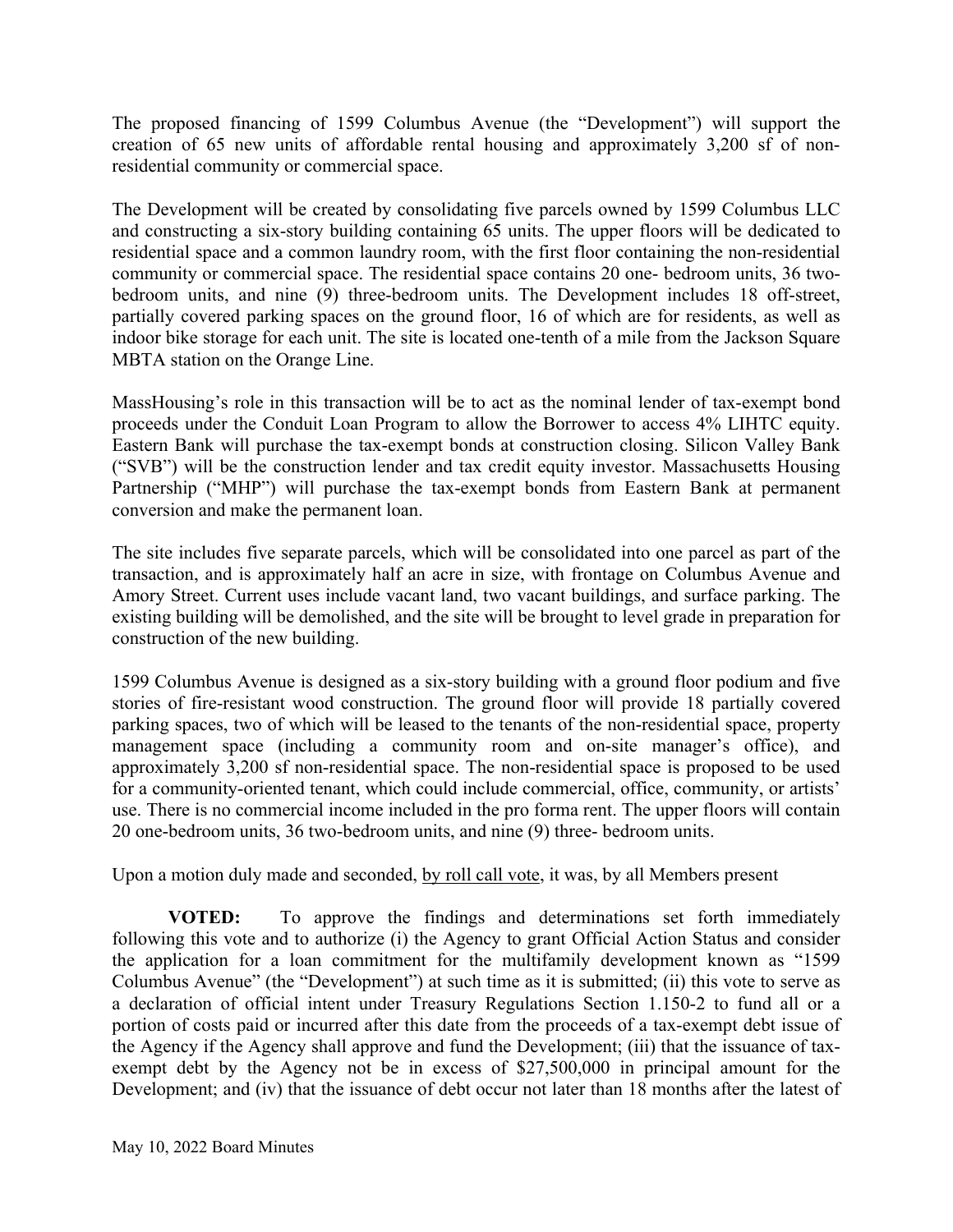(a) the date on which the earliest expenditure subject to Treasury Regulations Section 1.150-2 is paid, (b) the date on which the property is placed in service or abandoned, but in no event more than three years after the earliest expenditure is paid, or (c) the date otherwise permitted by the Internal Revenue Code or Treasury Regulations promulgated thereunder.

# Official Action Status Findings

In accordance with the vote of the Members of MassHousing dated June 11, 1996, staff makes the following Official Action Status findings for the proposed project:

> 1. Urban Edge Housing Corporation (the "Developer") has acceptable multifamily housing development experience and acceptable credit history.

2. The Developer has demonstrated an arms'-length evidence of site control either by an option agreement, a purchase and sale agreement, a deed, a contract of sale for the site,

and/or other legal evidence of site control, with the land price and/or ground lease rent evident.

- 3. The proposed site of the Development is acceptable for the intended housing.
- 4. There is a need for the proposed housing in the community.
- **VOTED:** To approve the findings and determinations set forth below and to authorize the issuance of multifamily tax-exempt obligations in an estimated principal amount of \$22,000,000, in one or more series pursuant to one or more indentures and/or financing agreements with such terms, interest rates, redemption provisions and maturity schedules as shall be approved by any of the Executive Director, General Counsel, Financial Director, Comptroller, or Manager of Finance and Bond Compliance, acting singly, and any officer or employee of MassHousing acting in such capacity or otherwise authorized to perform specific acts or duties by resolution of MassHousing (each an "Authorized Officer"), each Authorized Officer, acting singly, being authorized to execute and deliver such agreements and any other documents, instruments, and agreements necessary to effectuate the purposes of a conduit financing, with the proceeds of such issuance to be lent to 1599 Columbus LLC or another single-purpose entity controlled by Urban Edge Housing Corporation (the "Borrower") as owner of the multifamily residential development known as "1599 Columbus Avenue" (the "Development") and located in Boston, Massachusetts, and in accordance with the applicable Conduit Loan Closing Standards approved by the Members of MassHousing on September 12, 2017 and delegations of authority previously approved by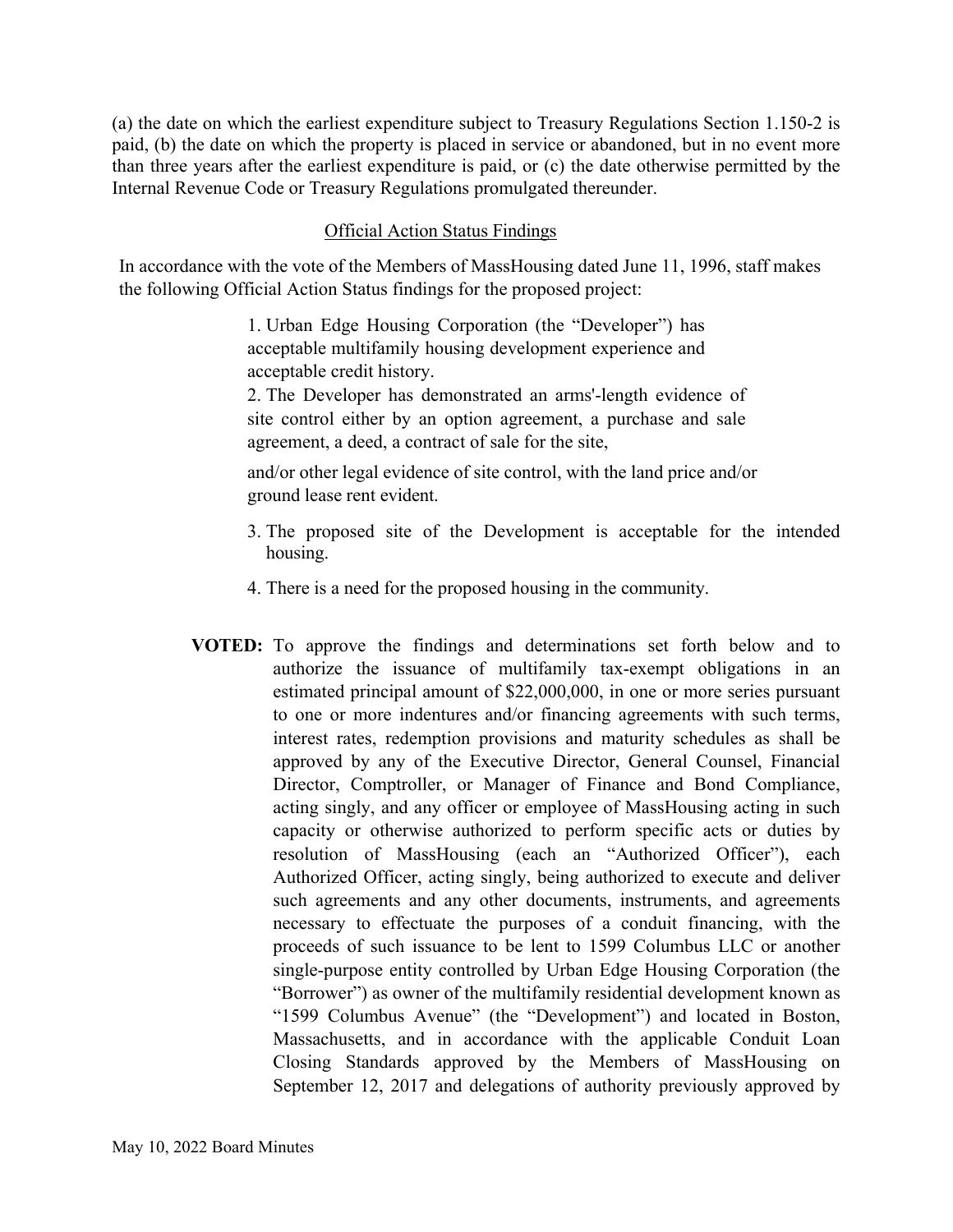the Members of MassHousing, and further subject to (1) compliance with all applicable laws and all regulations and requirements of applicable financing programs, and (2) the following special conditions: None.

**FURTHER VOTED:** That the amount of 4% Credits, as set by the Executive Director, the Vice President of Multifamily Programs, the Director of Rental Business Development, the Director of Rental Underwriting, the General Counsel or the designee of any of the foregoing, each acting singly, prior to loan closing, to be used in connection with the multifamily development located in Boston, Massachusetts and known as "1599 Columbus Avenue" (the "Development") will not exceed the amount which is necessary for the financial feasibility of the Development and its viability as a qualified low-income housing project throughout the credit period, having taken into consideration:

> (a) the sources and uses of funds and the total financing planned for the Development;

(b) any proceeds or receipts expected to be generated by reason of tax benefits;

(c) the percentage of the tax credit amount used for Development costs other than the cost of intermediaries; and

(d) the reasonableness of the developmental and operational costs of the Development, provided, however, that such determination shall not be construed to be a representation or warranty as to the feasibility or viability of the Development.

- **FURTHER VOTED**: To authorize the Executive Director, the Vice President of Multifamily Programs, the Director of Rental Business Development, the Director of Rental Underwriting, the General Counsel or the designee of any of the foregoing, each acting singly, to set the amount of 4% Credits to be used in connection with the Development applying the standards set forth in the immediately preceding vote.
- **FURTHER VOTED**: To authorize the Executive Director and the Vice President of Multifamily Programs, and their respective designees, each acting singly, to permit the Borrower to enter into, or assume, mortgage loans with third parties with respect to the Development, provided that (1) any such mortgage loans shall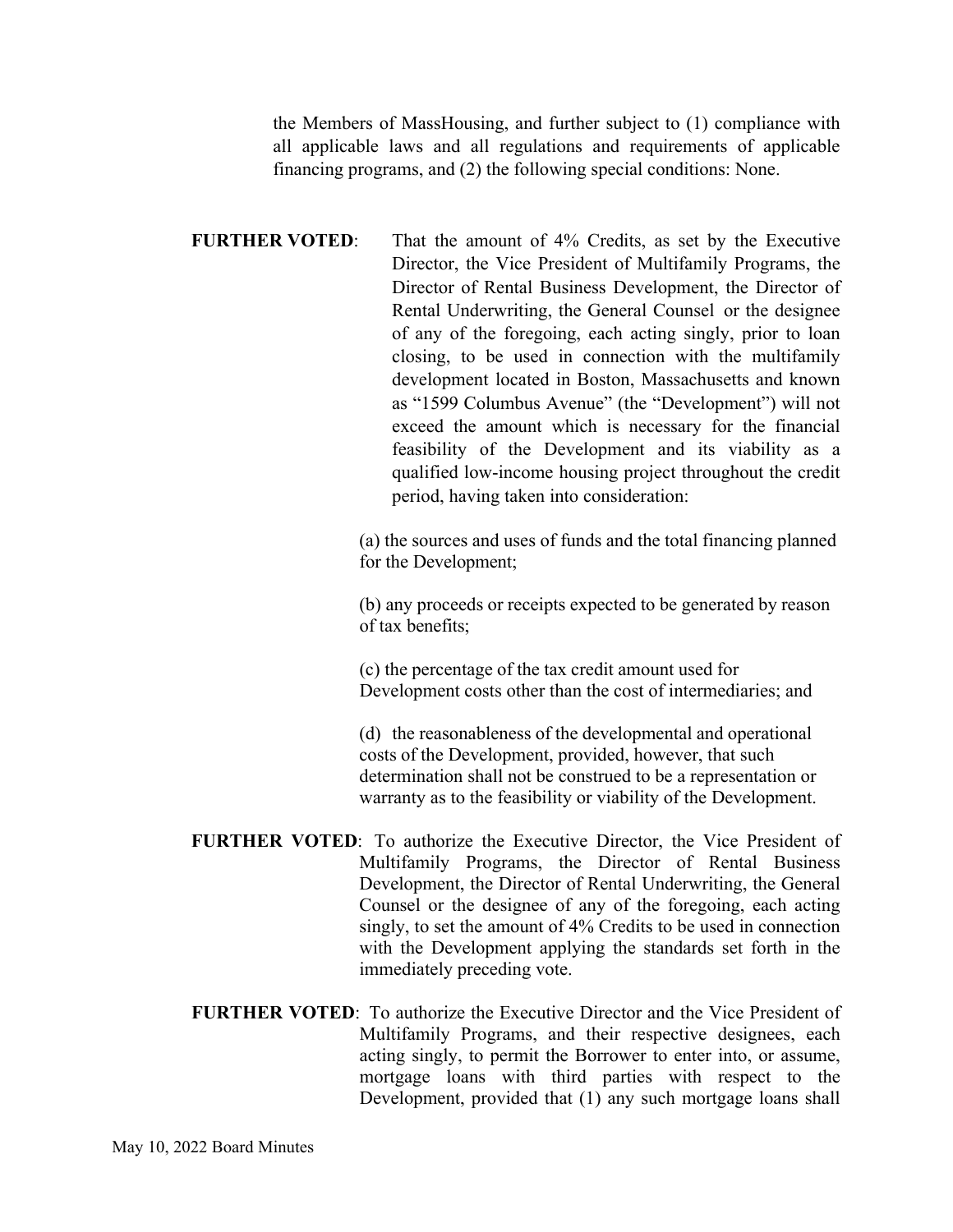be subordinated to MassHousing's first mortgage loan, and other MassHousing debt as determined by the Executive Director or the Vice President of Multifamily Programs, and (2) such subordinate mortgage loans shall be subject to MassHousing's requirements pertaining to subordinate mortgages, in a manner acceptable to MassHousing's General Counsel or his designee.

**FURTHER VOTED:** That MassHousing authorizes the Executive Director and the Vice President of Multifamily Programs, and their respective designees, each acting singly, to permit the owner and management agent of the Development to use as its tenant selection plan and affirmative fair housing marketing plan the form of Affirmative Fair Housing Marketing + Tenant or Buyer Selection Plan (Boston Fair Housing Commission) in such form as has been approved by the City of Boston and subject to review and approval by MassHousing's Director of Rental Management.

# **STATUTORY FINDINGS AND DETERMINATIONS**

## **Statutory Findings:**

The Loan(s) will be financed under the provisions of Section 5 of MassHousing's enabling act, Chapter 708 of the Acts of 1966, as amended (the "Act"). Pursuant to Section  $5(g)$  of the Act, staff makes the following findings for the proposed Development:

# **1. The affordability of rents for 20% of the units:**

Sixty-five units (100%) in the Development will be affordable to low-income persons and families, as specified in the Act, at the adjusted rentals shown in the rent schedule below*.* 

#### **2. Shortage of Affordable Housing Units in the Market Area**

The market needs data reflects the information available to A&M staff as of the date of collection April 15, 2022 and may not fully incorporate the potentially adverse impact(s) that the COVID-19 virus has had on the overall economy or on the local housing markets, since being declared a pandemic by the World Health Organization (WHO) in March 2020. Further, the reader is cautioned and reminded that any observations, comparisons, and/or conclusions are based on the data as of the aforementioned collection date.

In-house data for larger market and mixed-income complexes (approximately 784 units) in the area revealed a strong rental market. Current occupancy rates of the comparable properties reviewed averaged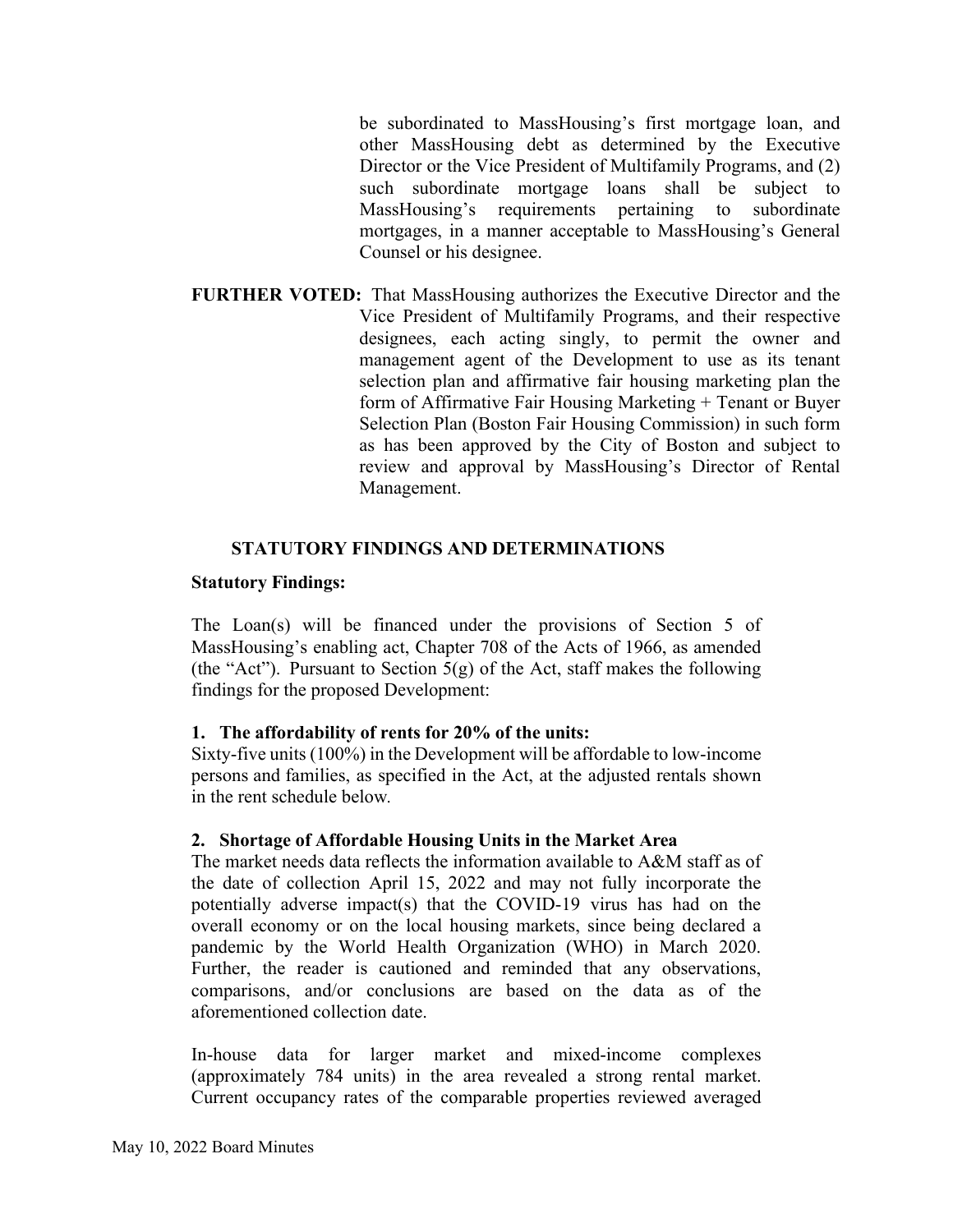approximately 98.1%, and range between 96% and 100%. None of the five comparables reviewed was offering rental concessions.

Second Qtr. 2022 CoStar data for the subject's JP/Roslindale/West Roxbury Submarket (6422 units) has an overall vacancy rate at 4.0 % YTD, which is decrease of 1.65% from one year ago. CoStar data for the Boston market (248,132 units) has an overall vacancy rate of 3.9% YTD, which is a decrease of 2.86 % from one year ago. The JP/Roslindale/West Roxbury Submarket vacancy rate is projected to increase to 5.8% over the next five years, while the Boston market is projected to increase to 4.9%.

CoStar, submarket data for the 4-5 Star building type (1,808 units) indicates a 2nd Qtr. 2022 vacancy rate of 5.7 % and an average asking rent of \$2,983, while submarket data for the subject's 3 Star building type  $(2,102 \text{ units})$ indicates a 2nd Qtr. 2022 vacancy rate of 4.7 % at an average asking rent of \$2,124 and 1-2 Star buildings (2,512 units) indicates a 2nd Qtr. 2022 vacancy rate of 2.2% at an average asking rent of \$1,682. The development with its amenities, more closely reflects the 3 Star building type, and is reflected in both the vacancy rate and market rent potential.

According to the Department of Housing and Community Development's (DHCD) Chapter 40B Subsidized Housing Inventory (12/21/20), the City of Boston 269,482 year-round housing units, 55,509 (20.6%) of which are subsidized for low/moderate income households.

As of January 2022, The Boston Housing Authority (BHA) owns and operates 27 family and 36 elderly/disabled developments with a total of 12,501 units. The BHA also administers 14,574 units of Leased Housing, consisting of 12,216 Housing Choice Vouchers, 1,441 Project Based and 198 Moderate Rehab. In addition, the City of Boston's Annual Plan (FY2020) indicated that the BHA maintains the following wait lists: There are 15,140 households on the Leased Housing waiting list. This is broken down by families with children, families with disabilities and elderly families. The BHA also had Single applicants on the waiting list. There were also instances of families that fit into more than one category. This waiting list has been closed since November 2008 and there are no plans to reopen at his time. The BHA also maintains a Public Housing Wait list with 41,038 applicants.

U.S. Census data from the 2016-2021 American Community Survey (ACS) indicates that of the 273,188 households in the City of Boston approximately 67.9% earned less than the HUD published 2021 AMI, approximately 45.4% earned less than 50% of 2021 AMI, approximately 51.6 % earned less than 60% of the 2021 AMI, and approximately 60.1 %earned less than 80% of the 2021 AMI.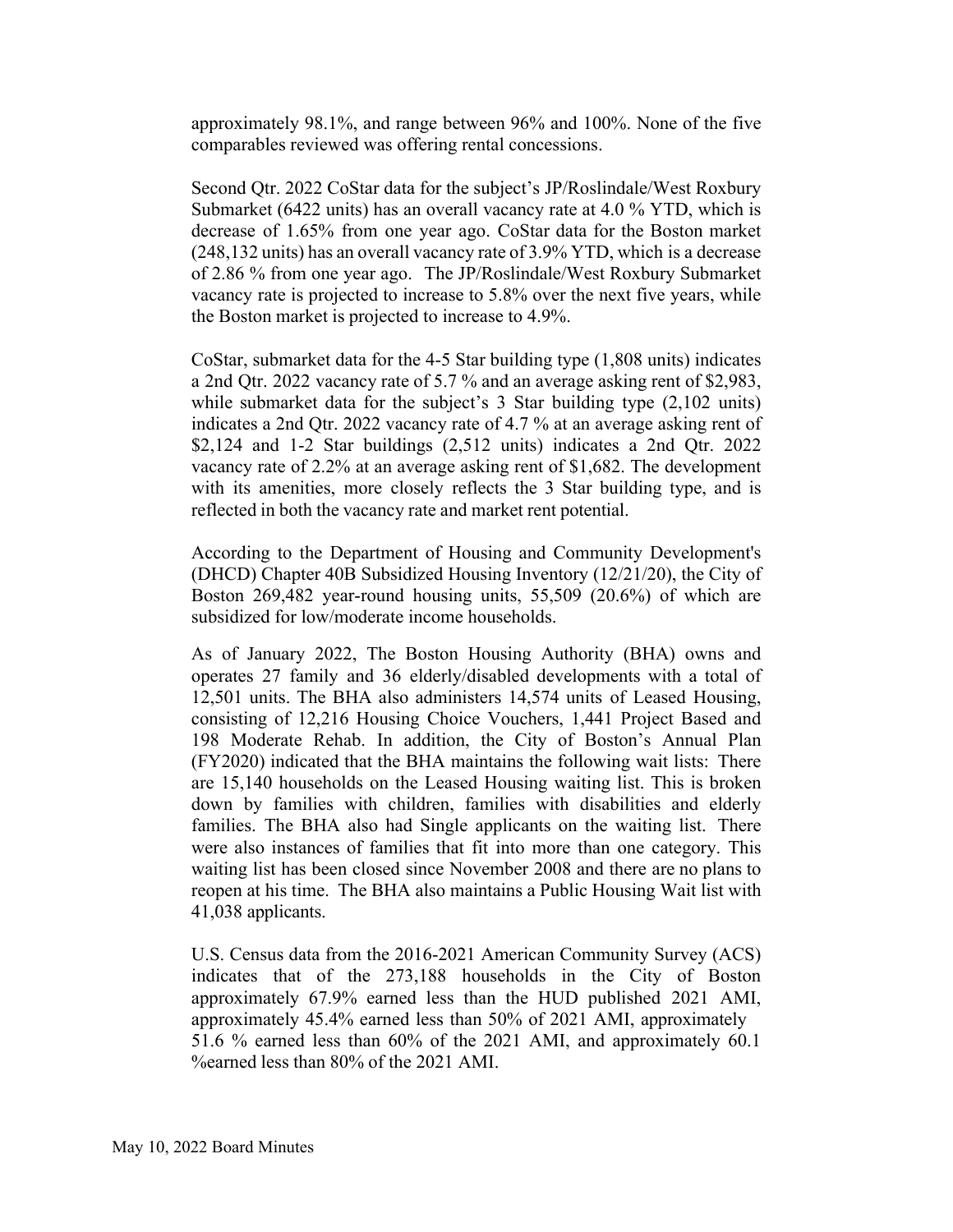# **3. Inability of Private Enterprise Alone to Supply Affordable Housing**

MassHousing staff has completed an analysis of the market rate rents, as defined by Agency statute, which absent MassHousing financing, would be required to support the development and operations of the Development. Based on the substantial difference between these market rents (shown in the Rent Schedule below) and the rents for this project, MassHousing staff finds that private enterprise alone cannot supply such housing.

#### **4. No Undue Concentration of Low-income Households**

The financing herein proposed will not lead to the undue concentration of low-income households. Although it is a low-income development, it is located in a neighborhood experiencing rapidly rising market rents.

## **5. Elimination or Repair of Unsafe or Unsanitary Dwelling Units**

As evidenced by data cited in Finding No. 2 above, there is an acute shortage of decent, safe, and sanitary housing available to low-income persons and families in the general housing market area of the Development. Although staff is not aware of units within the same market area that require demolition or compulsory repair, by preserving the affordable housing proposed here, those in need of affordable housing will not be forced to accept residence in substandard units. So long as the acute shortage of affordable housing persists, actions of public agencies to increase the supply of affordable housing will reduce the market forces that allow unsafe and unsanitary units to persist. In addition, MassHousing, through its administration of housing programs, and other public agencies (e.g., local enforcement of building codes), continue to require repair of substandard units as such units are identified.

#### **Rental Determinations:**

Pursuant to Section 6(a) of the Act, MassHousing makes the following rental determinations for units within the proposed Development: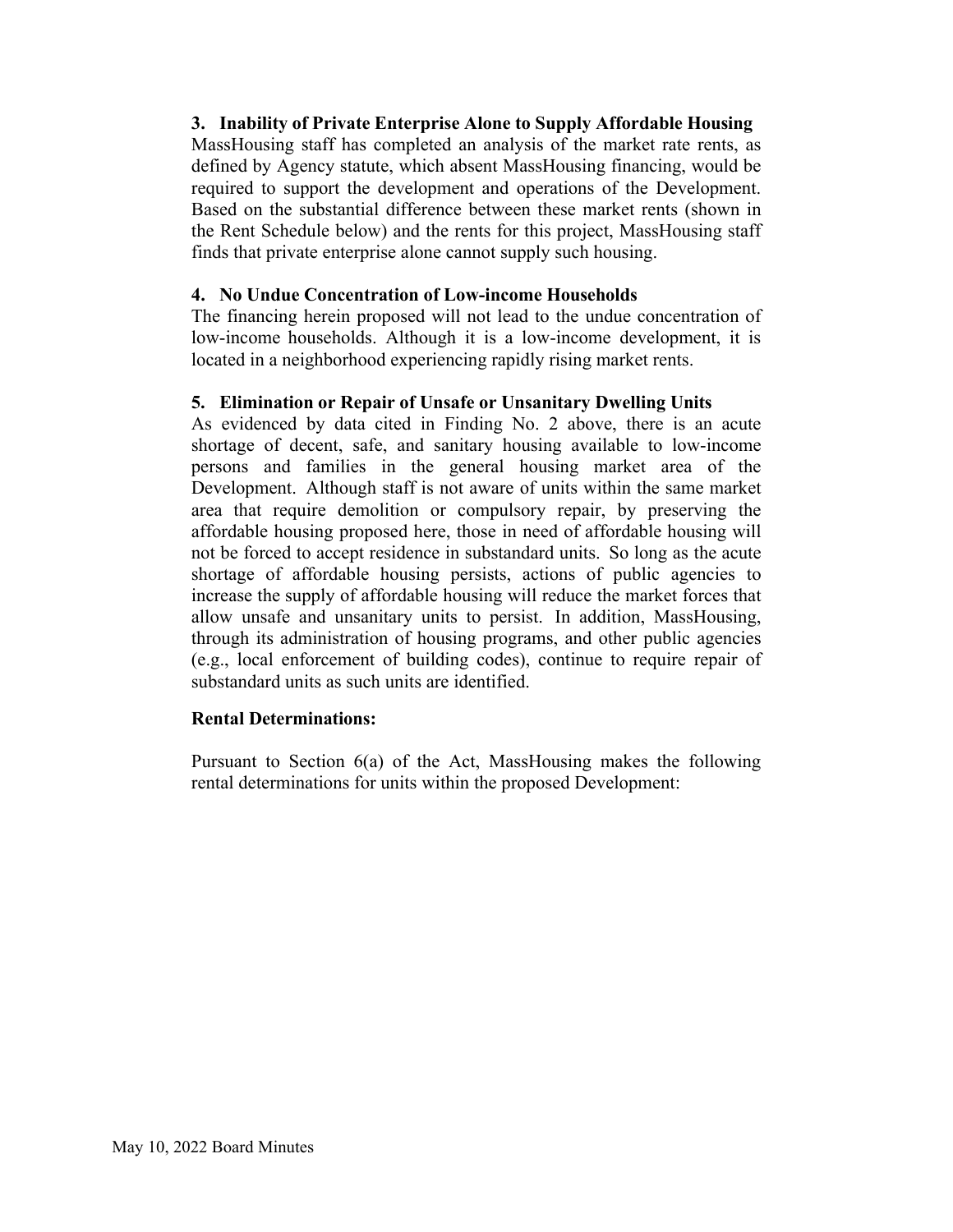## **Rent Schedule:**

| Number of Bedrooms            | 1                 | $\overline{2}$ | 3       |
|-------------------------------|-------------------|----------------|---------|
| Number of Units               | 20                | 36             | 9       |
| Net SF/Unit                   | 593               | 822            | 1082    |
| Elev./Non-Elev.               | Elev.             | Elev.          | Elev.   |
|                               |                   |                |         |
| <b>Market Rate Rent</b>       | \$2,136           | \$2,298        | \$3,002 |
| (insert)                      |                   |                |         |
|                               |                   |                |         |
| <b>MHFA Below Market Rent</b> | \$1,515           | \$1,677        | \$2,381 |
| (Cost-Based Rent)             |                   |                |         |
| <b>MHFA Adjusted Rent</b>     | 30% of 80% of AMI |                |         |
| <b>Underwriting Rents</b>     |                   |                |         |
| <b>MRVP</b>                   | \$1,826           | \$2,205        | \$2,726 |
| Project-Based Section 8       |                   | \$2,174        | \$2,694 |
| Section 811                   | \$1,714           |                |         |
| 60% AMI                       | \$1,322           | \$1,553        | \$1,743 |

Based on this information, MassHousing staff finds that a significant need exists for the type of development proposed here, that private enterprise alone cannot supply such housing, and that the financing of the Development will not create or contribute to an undue concentration of lowincome persons or adversely impact other housing in the area.

# **25 Sixth Street – Rental, Chelsea**

Kathleen Evans presented a proposal for Commitment of Taxable Permanent Loan and Commitment of Subordinate Workforce Housing Loan for 25 Sixth Street in Chelsea.

The proposed financing of 25 Sixth Street – Rental will support the creation of 56 new units of affordable rental housing in a Qualified Census Tract ("QCT") and Opportunity Zone within the Gateway City of Chelsea. In addition to the sources mentioned above, the Development will benefit from a subordinate Capital Magnet Fund loan that will be approved separately.

The Development will be one condominium within one building that also includes 25 Sixth Street – Homeownership, a separate condominium unit that contains six moderate-income homeownership units restricted under the CommonWealth Builder ("CWB") program.The proposed building will redevelop a light industrial site adjacent to a new MBTA Silver Line station and enhance pedestrian connectivity between the station and the Chelsea downtown Bellingham Square neighborhood.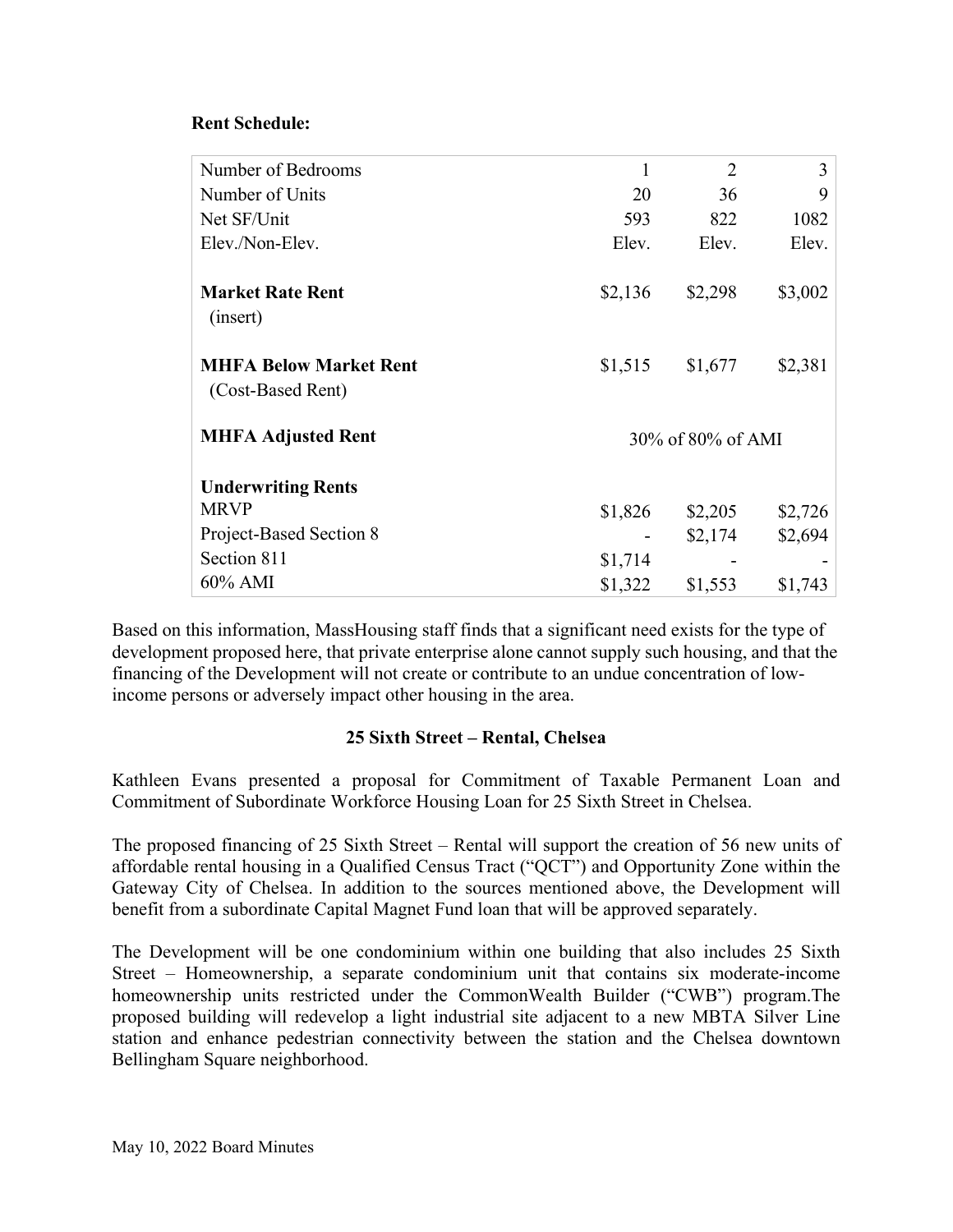The site is a 0.60-acre parcel in Chelsea that currently houses a light industrial building. The site is edged by the Silver Line to the north, Sixth Street running from the northwest to southeast angles of the site, and existing developments to the east. The Silver Line provides transportation to South Station in the City of Boston with stops in major employment areas such as Logan Airport and Boston's Seaport District; the site is also near the current Chelsea Commuter Rail Station.

The Sponsor proposes the construction of one mid-rise building that would fill the triangular site. The ground floor includes townhouse style units along Sixth Street with covered parking for 40 vehicles and 62 bicycles in the balance of the building. The higher floors are all V-shaped, open to the north and the Silver Line; the recess of the building features a second-floor roof deck courtyard (approximately 4,000 square feet).

Upon a motion duly made and seconded, by roll call vote, it was, by all Members present

**VOTED:** To approve the findings and determinations set forth below and to authorize a permanent first mortgage loan in a principal amount of up to \$7,300,000, such first loan to be insured under the HUD HFA Risk Sharing Program, to be made to 25 Sixth LLC or another single-purpose, sole-asset entity controlled by The Neighborhood Developers, Inc. (the "Borrower") as owner of the multifamily residential development known as "25 Sixth Street" and located in Chelsea, Massachusetts (the "Development"), and in accordance with the applicable general closing standards and delegations of authority previously approved, and further subject to (1) compliance with all applicable laws and all regulations and requirements of applicable financing programs, and (2) the following special condition: Financing for the homeownership component of the overall Development, which, in the opinion of the Executive Director or the Vice President of Multifamily Programs, or their respective designees, together with other sources, is sufficient to fund construction of the overall Development, shall have been committed and closed.

**FURTHER VOTED:** To approve a subordinate mortgage loan to the Borrower for the Development in an amount not to exceed \$1,200,000 (1) to be funded from that portion of the Opportunity Fund approved by the Members of MassHousing on March 8, 2016, designated and reserved for workforce housing programs and (2) subject to the terms and conditions of MassHousing's Workforce Program Guidelines adopted by the Members on July 12, 2016, as amended, and to any applicable delegations of authority previously approved by the Members of MassHousing.

**FURTHER VOTED**: To approve a subordinate mortgage loan to the Borrower for the Development in an amount not to exceed \$937,600.00 on such terms as are approved by the Executive Director or the Vice President of Multifamily Programs or their respective designee.

# Third-Party Subordinate Mortgage Loans

**FURTHER VOTED:** To authorize the Executive Director and the Vice President of Multifamily Programs, and their respective designees, each acting singly, to permit the Borrower to enter into, or assume, mortgage loans with third parties with respect to the Development,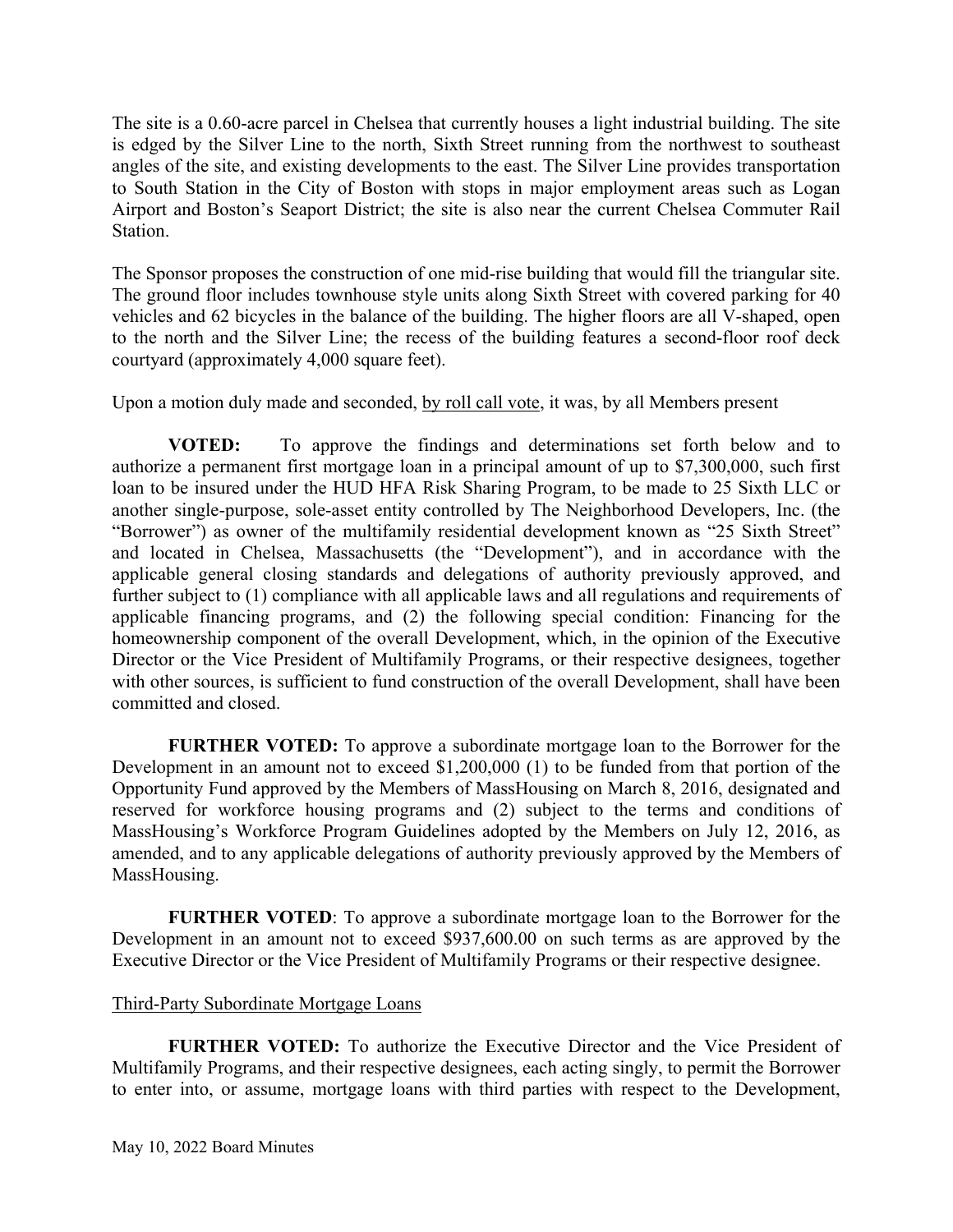provided that (1) any such mortgage loans shall be subordinated to MassHousing's first mortgage loan, and other MassHousing debt as determined by the Executive Director or the Vice President of Multifamily Programs, and (2) such subordinate mortgage loans shall be subject to MassHousing's requirements pertaining to subordinate mortgages, in a manner acceptable to MassHousing's General Counsel or his designee.

# **STATUTORY FINDINGS AND DETERMINATIONS**

## **Statutory Findings:**

The Loan(s) will be financed under the provisions of Section 5 of MassHousing's enabling act, Chapter 708 of the Acts of 1966, as amended (the "Act"). Pursuant to Section 5(g) of the Act, staff makes the following findings for the proposed Development:

## **1. The affordability of rents for 20% of the units:**

44 units (79%) in the Development will be affordable to low-income persons and families, as specified in the Act, at rents that do not exceed the adjusted rentals shown in the rent schedule below*.* 

## **2. Shortage of Affordable Housing Units in the Market Area:**

The market needs data reflects the information available to A&M staff as of the date of collection February 10, 2022, and may not fully incorporate the potentially adverse impact(s) that the ongoing COVID-19 virus may have on the overall economy or on the local housing markets. The global outbreak of the "novel coronavirus' known as COVID-19 was officially declared a pandemic by the World Health Organization (WHO) on March 11, 2020. Further, the reader is cautioned and reminded that any observations, comparisons, and/or conclusions are based on the data as of the aforementioned collection date.

In-house data for larger market and mixed-income complexes (approximately1,153 units) in the area revealed a strong rental market. Current occupancy rates of the comparable properties reviewed averaged approximately 96.5%, and range between 93% and 99%. One of the comparable developments reviewed was offering a rental concession of one month free for new move-ins.

1st Qtr. 2022 CoStar data for the subject's East Boston/Chelsea submarket (5,755 units) has an overall vacancy rate at 12.9% YTD, which is an increase of 5.81% from one year ago. CoStar data for the Boston market (247,440 units) has an overall vacancy rate of 4.1% YTD, which is a decrease of 3.56% from one year ago. The East Boston/Chelsea submarket vacancy rate is projected to decrease to 5.4% over the next five years, while the Boston Market is projected to increase to 4.8%.

CoStar, submarket data for the 4-5 Star building type  $(3,515)$  units) indicates a 1<sup>st</sup> Qtr. 2022 vacancy rate of 19.9% and an average asking rent of \$2,772, while submarket data for the subject's 3 Star building type (1,014 units) indicates a 1st Qtr. 2022 vacancy rate of 1.9% at an average asking rent of \$2,271 and 1-2 Star buildings(1,226 units) indicates a  $1<sup>st</sup>$  Qtr. 2022 vacancy rate of 1.7.% at an average asking rent of \$1,547. The development with its amenities,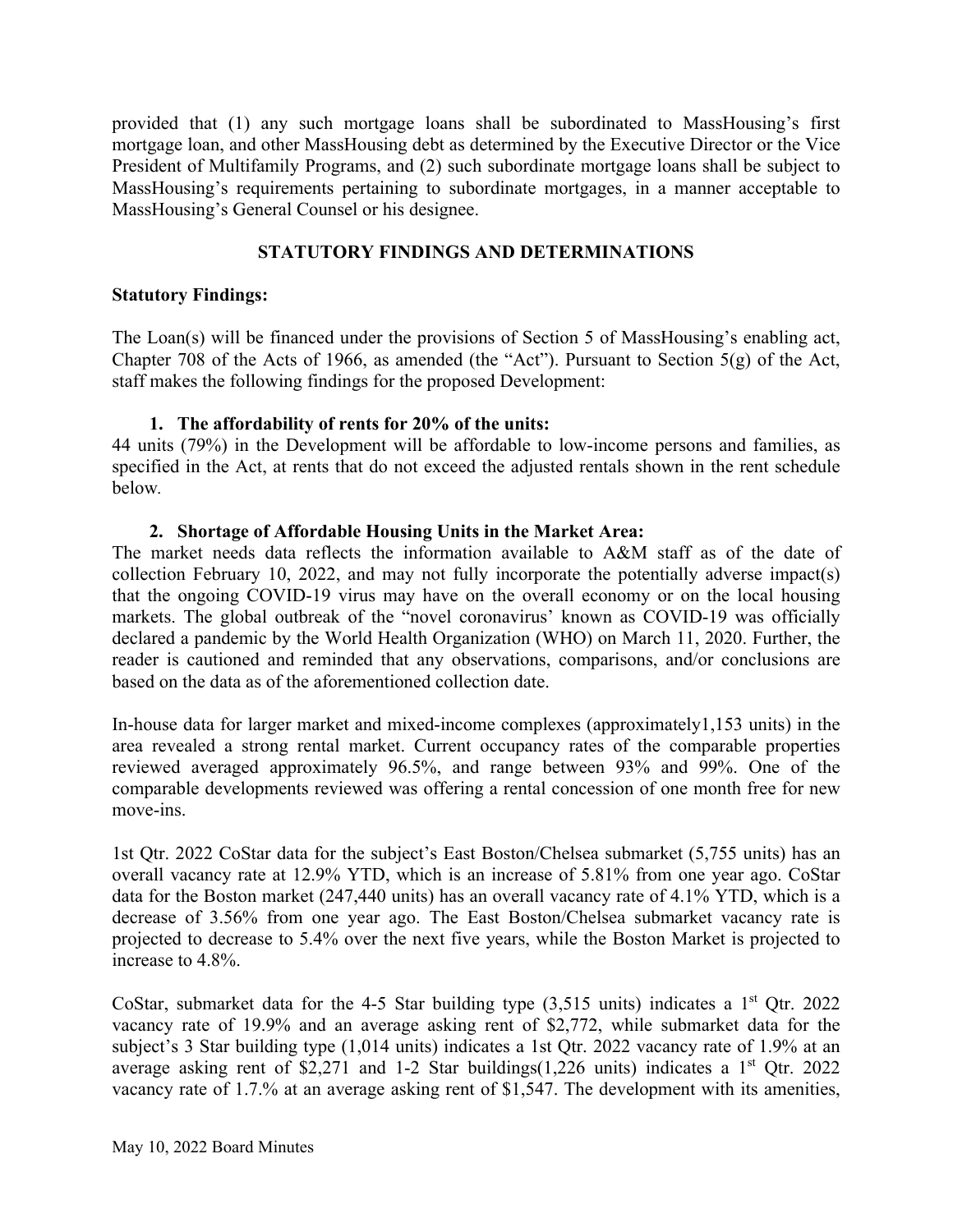more closely reflects the 3 Star building type, and is reflected in both the vacancy rate and market rent potential.

According to the Department of Housing and Community Development's (DHCD) Chapter 40B Subsidized Housing Inventory (12/21/20), the City of Chelsea has 12,592 year round housing units, 2.414 (19.2%) of which are subsidized for low/moderate income households.

Per the representative of the Chelsea Housing Authority, (CHA), the authority owns 3 State funded family public housing with 294 housing units comprised of 161 two- bedrooms units, 127 three- bedroom units, and 6 four-bedroom units with a total of 8,437 applicants on the waiting list. CHA also owns 2 State funded elderly/disabled public housing units with 266 one- bedroom units with a total of 2,900 applicants on the waiting list.

Regarding Federal funded public housing, CHA owns 2 Federal funded family public housing developments with a total of 202 units comprised of 32 one-bedrooms, 85 two-bedrooms, 70 three bedrooms and 15 four bedrooms. There are 527 applicants of the waiting list. CHA also owns 1 Federal funded elderly/disabled public housing units with a total of 152 one-bedroom units with a total of 742 applicants on the waiting list.

CHA also has been allocated 515 housing choice vouchers of which about 498 are being utilized. The total number of applicants on the waiting list is 422 Elderly family applicants and 892 family applicants.

U.S. Census data from the 2015-2019 American Community Survey (ACS) indicates that of the 13,268 households in the City of Chelsea approximately 77.8% earned less than the HUD published 2021 AMI (\$120,800), approximately 58.0% earned less than 50% of 2021 AMI, approximately 71.4 % earned less than 60% of the 2021 AMI, and approximately 77.1% earned less than 80% of the 2021 AMI.

# **3. Inability of Private Enterprise Alone to Supply Affordable Housing**

MassHousing staff has completed an analysis of the market rate rents, as defined by Agency statute, which absent MassHousing financing, would be required to support the development and operations of the Development. Based on the substantial difference between these market rents (shown in the Rent Schedule below) and the rents for this project, MassHousing staff finds that private enterprise alone cannot supply such housing.

#### **4. No Undue Concentration of Low-income Households**

The financing herein proposed provides housing opportunities for several tiers of household incomes and does not lead to an undue concentration of low-income households.

#### **5. Elimination or Repair of Unsafe or Unsanitary Dwelling Units**

As evidenced by data cited in Finding No. 2 above, there is an acute shortage of decent, safe, and sanitary housing available to low-income persons and families in the general housing market area of the Development. Although staff is not aware of units within the same market area that require demolition or compulsory repair, by preserving the affordable housing proposed here, those in need of affordable housing will not be forced to accept residence in substandard units. So long as the acute shortage of affordable housing persists, actions of public agencies to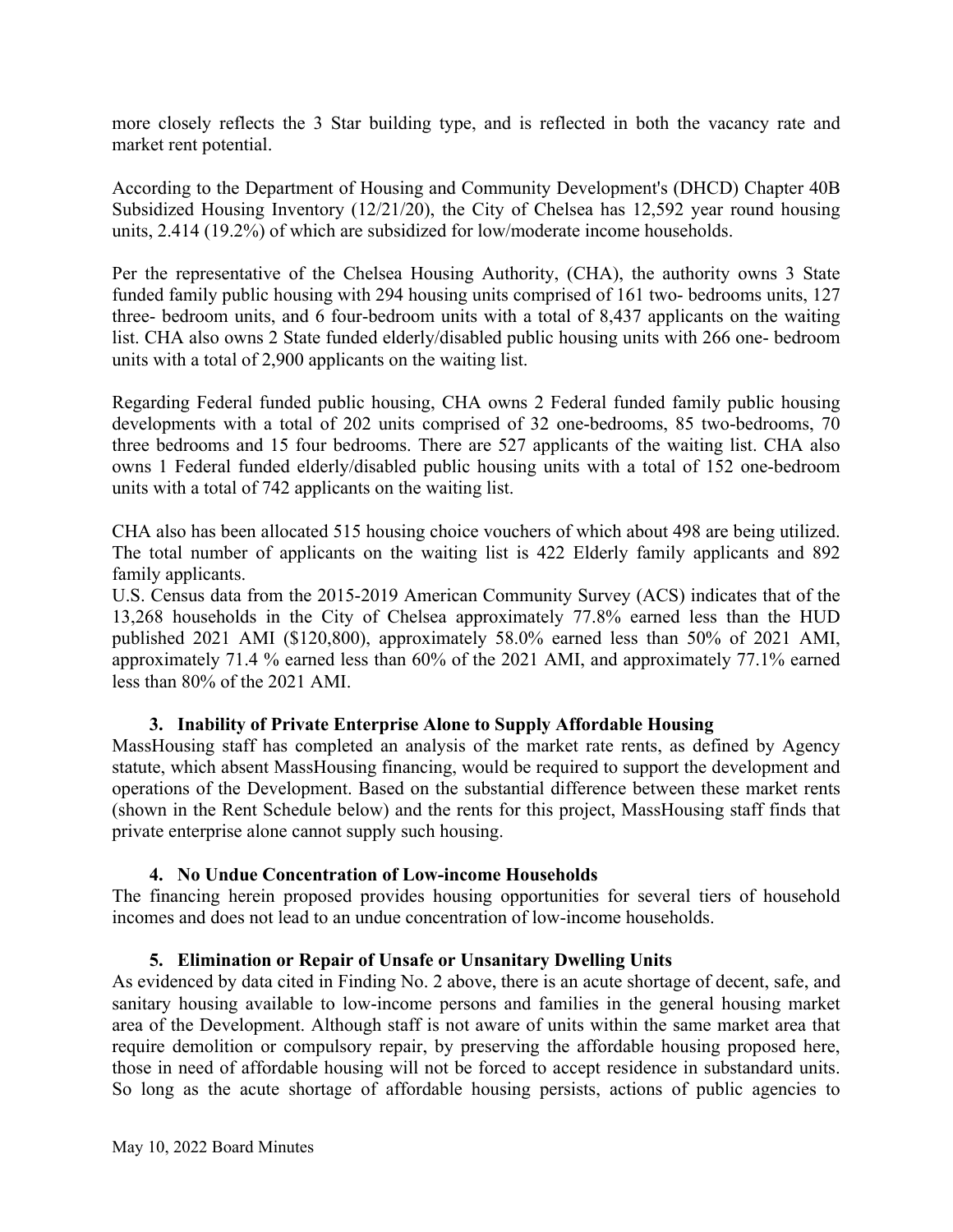increase the supply of affordable housing will reduce the market forces that allow unsafe and unsanitary units to persist. In addition, MassHousing, through its administration of housing programs, and other public agencies (e.g., local enforcement of building codes), continue to require repair of substandard units as such units are identified.

## **Rental Determinations:**

Pursuant to Section 6(a) of the Act, MassHousing makes the following rental determinations for units within the proposed Development:

| Number of Bedrooms            | $\mathbf{1}$      | $\overline{2}$ | 3       |
|-------------------------------|-------------------|----------------|---------|
| Number of Units               | 27                | 18             | 11      |
| Net SF/Unit                   | 574               | 906            | 1200    |
| Elev./Non-Elev.               | Y                 | Y              | Y       |
| <b>Market Rate Rent</b>       | \$2,224           | \$2,223        | \$2,657 |
| (inset)                       |                   |                |         |
| <b>MHFA Below Market Rent</b> | \$1,751           | \$1,730        | \$2,163 |
| (Cost-Based Rent)             |                   |                |         |
| <b>MHFA Adjusted Rent</b>     | 30% of 60% of AMI |                |         |
|                               |                   |                |         |
| <b>Underwriting Rents</b>     |                   |                |         |
| PB-Section 8 30% AMI          | \$2,086           | \$2,539        | \$3,164 |
| LIHTC 60% AMI                 | \$1,404           | \$1,682        | \$1,941 |
| Workforce Housing 90% AMI     | \$1,900           |                |         |

#### **Rent Schedule:**

\* Section 8 and LIHTC rents net of utility allowance

Based on this information, MassHousing staff finds that a significant need exists for the type of development proposed here, that private enterprise alone cannot supply such housing, and that the financing of the Development will not create or contribute to an undue concentration of lowincome persons or adversely impact other housing in the area.

#### **PAC 10 Lofts, Lawrence**

Kathleen Evans presented a proposal of Recommitment of a Tax-Exempt Permanent and/or Equity Bridge Loan with Sale of Participation Interest, Commitment of a Tax-Exempt Conduit Loan and Recommitment of Subordinate Workforce Housing Loan for PAC 10 Lofts in Lawrence.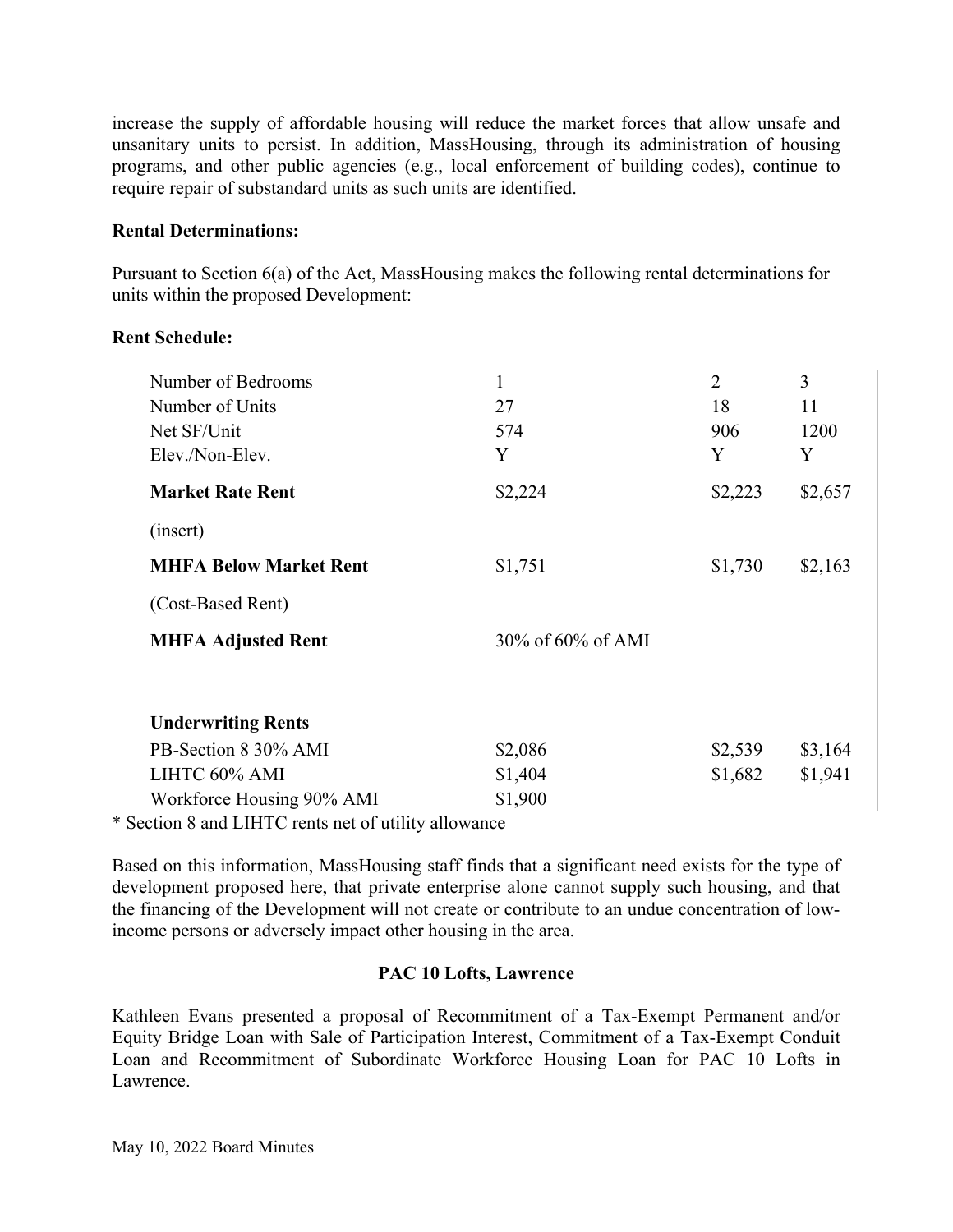The proposed financing of Pac-10 Lofts, Phase 1 (the "Development") will support the affordability in 170 of the 180 recently developed units in downtown Lawrence. On February 14, 2017, the Agency approved a forward commitment of a permanent loan and an equity bridge loan, for a total of \$22,804,906 in tax-exempt financing, to support the adaptive reuse of a portion of the historic Pacific Mill building. Reed Community Partners (the "Sponsor") also admitted U.S. Bancorp Community Development Corporation ("US Bank") and obtained a construction loan from Sterling Bank (the "Construction Lender").

Construction on the Development began in March 2018 and was scheduled to be complete in September 2019. The process faced substantial delays including those listed below:

- Natural gas explosions in the Merrimack Valley led to a citywide construction shutdown; this caused a two-month delay.
- Subcontractor error led to water damage in more than half of the units; coupled with a lengthy insurance claim process, this caused an eighteen-month delay.
- COVID-19 lockdowns and protocols also caused ongoing delays and complications.

In addition to delaying the construction timeline, these factors resulted in cost overruns of approximately \$22,000,000 and, at the end of 2021, led US Bank to exercise its repurchase right and assign their 99.99% interest in the Company to the Sponsor.

Since that time, the Sponsor has marketed that interest to other parties and secured a Letter of Intent from Affordable Housing Partners Inc, a Berkshire Hathaway Group affiliated company with an anticipated closing in June 2022. With the increased project costs, in order for the project to receive the Low-Income Housing Tax Credits the project must be funded with additional volume cap to meet the so-called 50% test. Further, to allow for the Historic Tax Credit to be maintained a new investor must be admitted prior to completion. Therefore, MassHousing's approval for the additional volume cap is needed to help facilitate this action.

Despite significant delays, cost increases, and the departure of US Bank, the original tax credit partner, the Development remains viable due primarily to the following factors:

- 1. Significant cost increases are largely tax credit eligible.
- 2. The "4% LIHTC Fix" legislation, coupled with recently-issued IRS clarifications, create a path that will allow significant additional equity.
- 3. Lawrence remains an attractive market for multifamily rental housing and, while rent levels dipped during COVID, units at the Development are leasing at levels 15-20% higher than what was underwritten in 2017.
- 4. Management of occupied units is satisfactory, with strong income-to-expense ratios.

The original MassHousing Permanent Loan Agreement executed with the borrower and Construction Lender has expired, and the new structure, including the potential conduit private placement, presented herein are being considered to fund the deal in a sufficient amount pass the 50% bond test and make possible the new investment of tax credit equity necessary for financial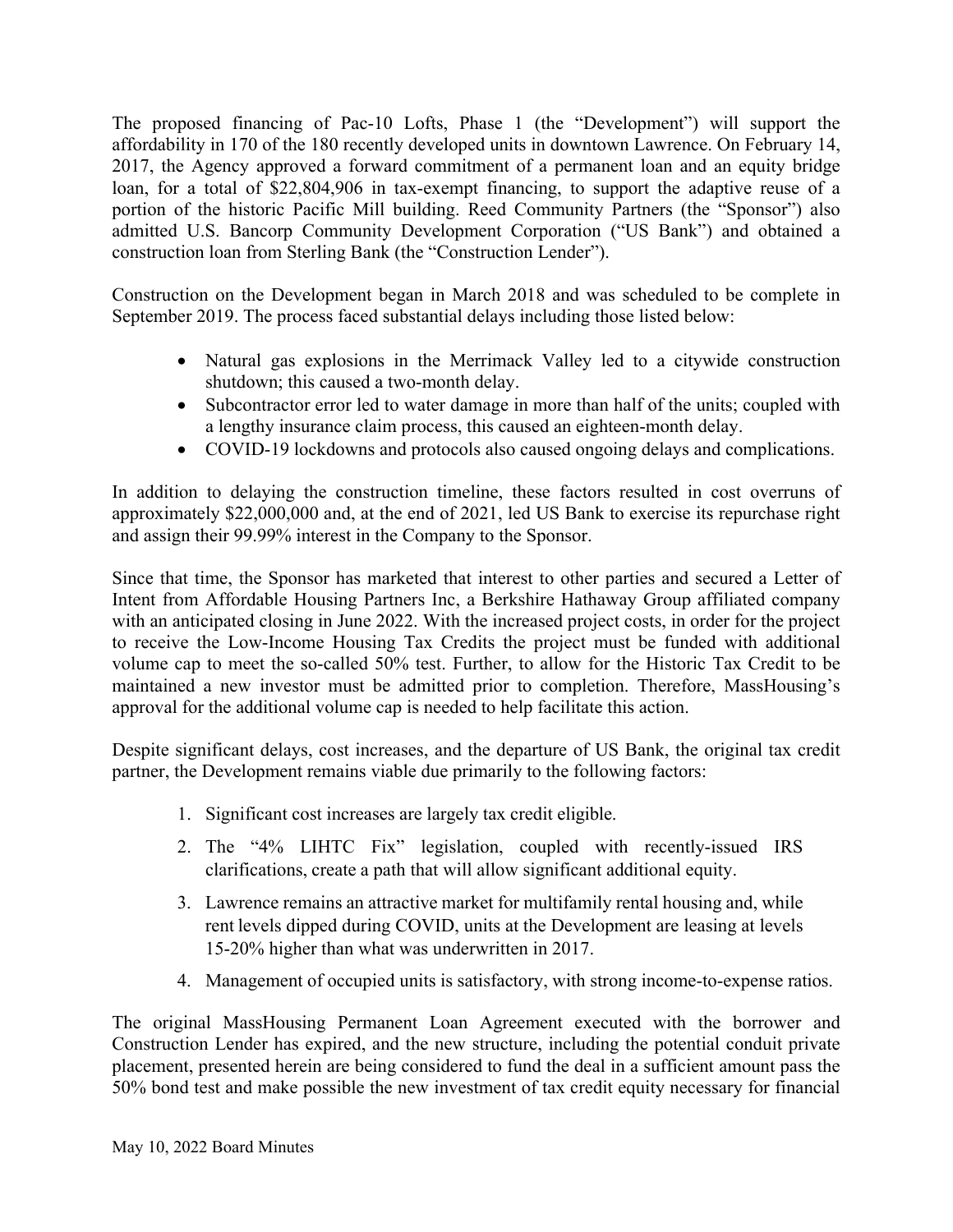feasibility. While the Development has encountered numerous obstacles, it is an attractive building in an emerging market that is poised for strong performance over the long term.

The Development is located on Methuen Street running parallel to Essex Street, formerly the Lawrence's primary commercial corridor. This portion of Essex Street remains densely-packed with nearly 100 historic buildings ranging from one to twelve stories. There are multiple community groups dedicated to revitalizing this area.

The Development is one portion of the former Pacific Mills cotton complex. The Pacific Mills was incorporated in 1853 and the original mills and print works were built by the Essex Company, remodeled in 1882, and enlarged and added to over the many years of its operation. Portions of the complex have been redeveloped as lofts and for other uses.

Pac-10 was conceived in two phases, of which the Development is the first. Currently, this phase is partially complete with 40% of the units occupied under Temporary Certificates of Occupancy. The Owner is working to complete the overall building and receive the Final Certification of Occupancy in the next few months.

Upon a motion duly made and seconded, by roll call vote, it was, by all Members present:

**VOTED:** To approve the findings and determinations set forth below and to authorize a permanent first mortgage loan in a principal amount of up to \$11,100,000, to be made to Taom Pacific I, LLC or another single-purpose entity controlled by Reed Realty Advisors LLC (the "Borrower") as owner of the multifamily residential development known as "Pac-10 Lofts, Phase 1" (the "Development") and located in Lawrence, Massachusetts, and in accordance with the applicable general closing standards and delegations of authority previously approved, and further subject to (1) compliance with all applicable laws and all regulations and requirements of applicable financing programs, and (2) the following special conditions, terms and requirements:

> (a) Agreement on terms and conditions related to the proposed participation sale between MassHousing and Sterling Bank & Trust, if applicable; (b) Approval by DHCD of the increased amount of tax credits and (c) approval by MassHousing bond counsel of the proposed structure of the transaction.

**FURTHER VOTED**:To approve the findings and determinations set forth below and to authorize the issuance of multifamily tax-exempt obligations in an estimated principal amount of \$24,668,000, in one or more series pursuant to one or more indentures and/or financing agreements with such terms, interest rates, redemption provisions and maturity schedules as shall be approved by any of the Executive Director, General Counsel, Financial Director, Comptroller, or Manager of Finance and Bond Compliance, acting singly, and any officer or employee of MassHousing acting in such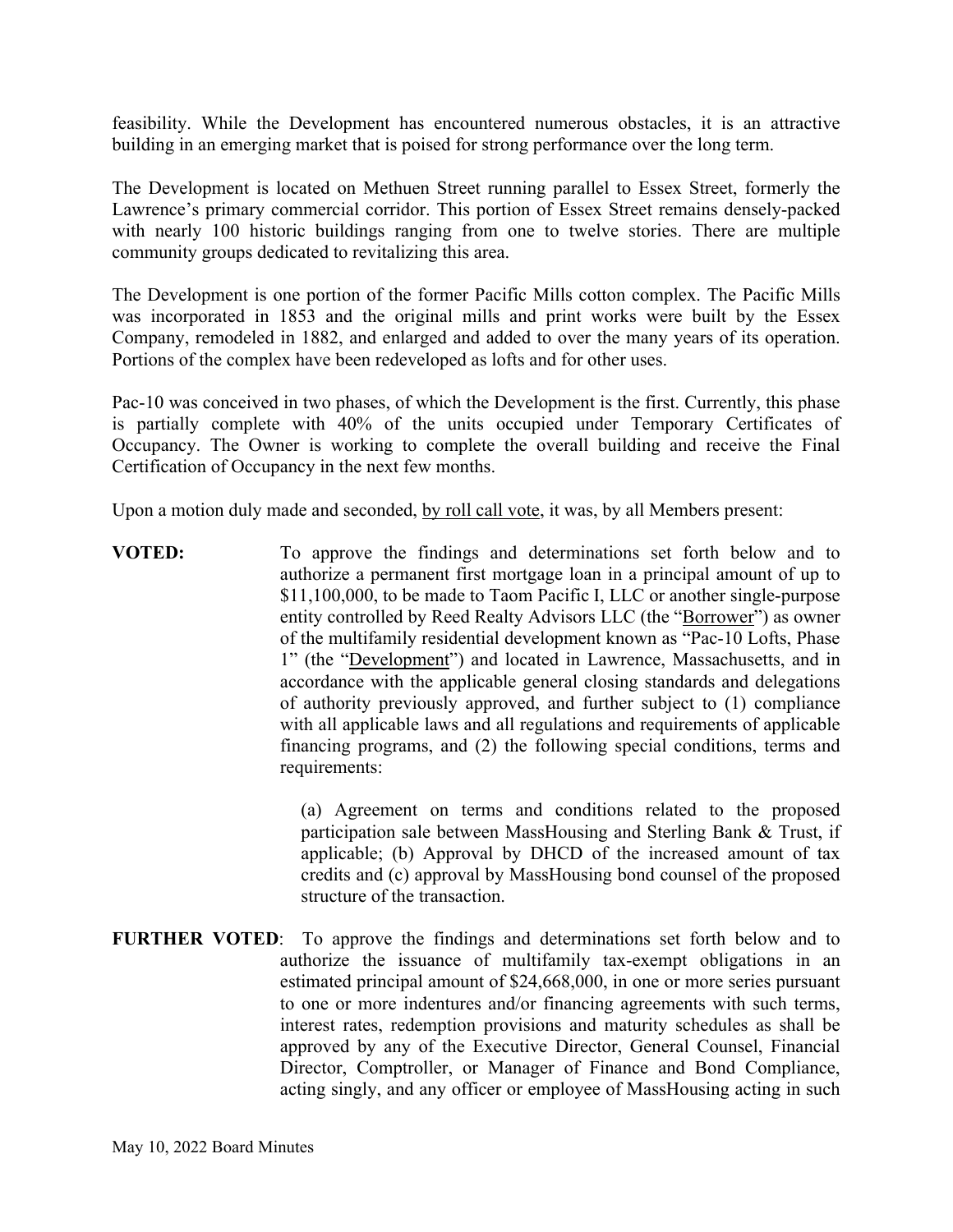capacity or otherwise authorized to perform specific acts or duties by resolution of MassHousing (each an "Authorized Officer"), each Authorized Officer, acting singly, being authorized to execute and deliver such agreements and any other documents, instruments, and agreements necessary to effectuate the purposes of a conduit financing, with the proceeds of such issuance to be lent to Taom Pacific I, LLC or another single-purpose entity controlled by Reed Realty Advisors LLC (the "Borrower") as owner of the multifamily residential development known as "Pac 10 Lofts" (the "Development") and located in Lawrence, Massachusetts, and in accordance with the applicable Conduit Loan Closing Standards approved by the Members of MassHousing on September 12, 2017 and delegations of authority previously approved by the Members of MassHousing, and further subject to (1) compliance with all applicable laws and all regulations and requirements of applicable financing programs, and (2) the following special conditions:

(a)Receipt of Sterling Bank's Commitment for the loans contemplated

- **FURTHER VOTED:** To delegate to the Vice President of Multifamily Programs and the General Counsel, jointly, the ability to approve a modification of the structure of the transaction, including, without limitation, a potential increase in the first mortgage loan up to \$17,668,000 and a bridge loan of up to \$18,000,000; all subject to review of final underwriting, and such terms, conditions, and other diligence as may be required by the Vice President of Multifamily Programs and the General Counsel.
- **FURTHER VOTED:** To approve a subordinate mortgage loan to the Borrower for the Development in an amount not to exceed \$5,000,000 (1) to be funded from that portion of the Opportunity Fund approved by the Members of MassHousing on March 8, 2016, designated and reserved for workforce housing programs and (2) subject to the terms and conditions of MassHousing's Workforce Program Guidelines adopted by the Members on July 12, 2016, as amended, and to any applicable delegations of authority previously approved by the Members of MassHousing, except that the per unit amount and the total cap of \$3,000,000 shall be waived.
- **FURTHER VOTED:** That the amount of 4% Credits, as set by the Executive Director, the Vice President of Multifamily Programs, the Director of Rental Business Development, the Director of Rental Underwriting, the General Counsel or the designee of any of the foregoing, prior to loan closing, to be used in connection with the multifamily development located in Lawrence, Massachusetts and known as "Pac 10 Lofts" (the "Development") will not exceed the amount which is necessary for the financial feasibility of the Development and its viability as a qualified low-income housing project throughout the credit period, having taken into consideration: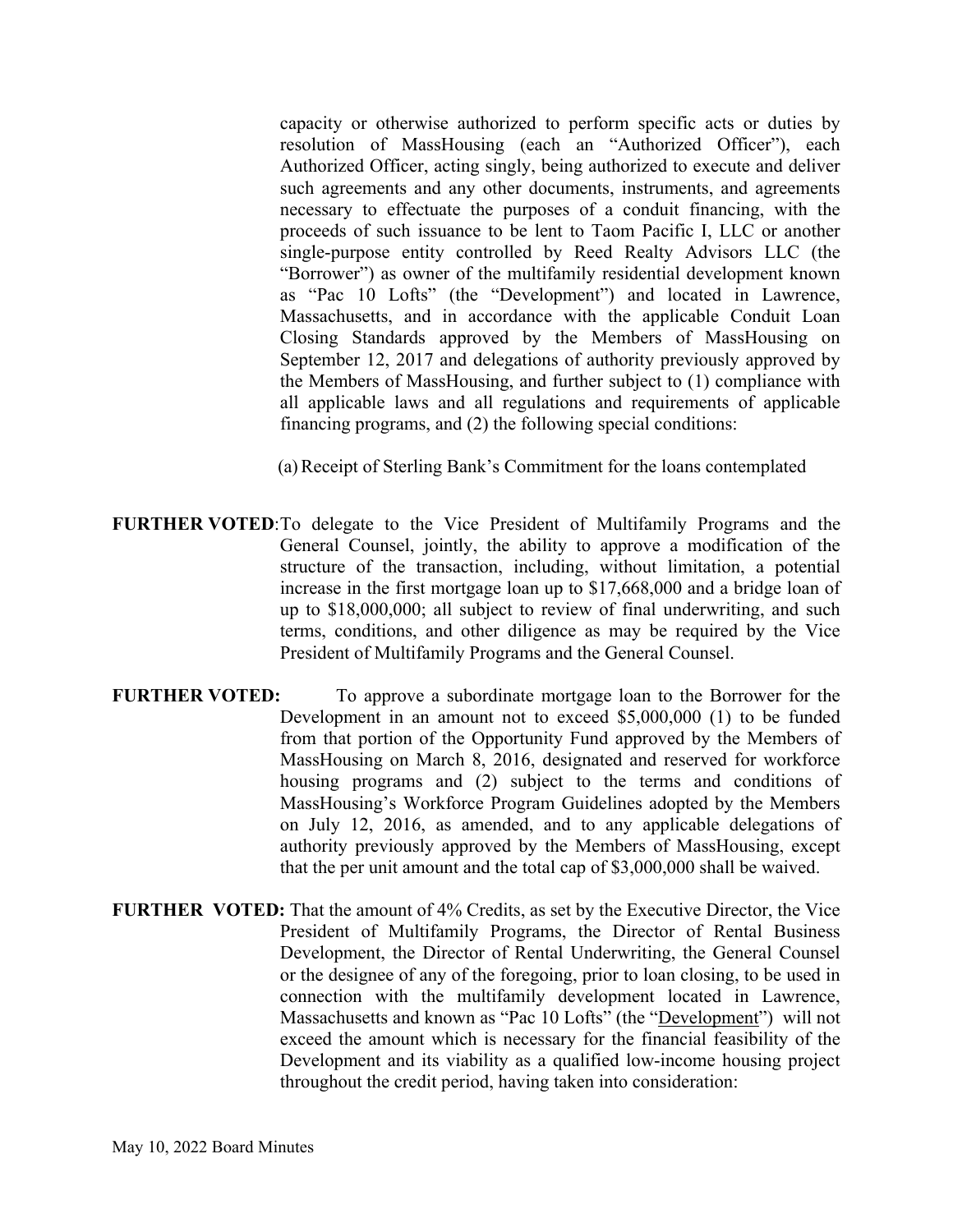- (a) the sources and uses of funds and the total financing planned for the Development;
- (b) any proceeds or receipts expected to be generated by reason of tax benefits;
- (c) the percentage of the tax credit amount used for Development costs other than the cost of intermediaries; and
- (d) the reasonableness of the developmental and operational costs of the Development, provided, however, that such determination shall not be construed to be a representation or warranty as to the feasibility or viability of the Development.
- **FURTHER VOTED:** To authorize the Executive Director, the Vice President of Multifamily Programs, the Director of Rental Business Development, the Director of Rental Lending, the Director of Rental Operations, the General Counsel or the designee of any of the foregoing, each acting singly, to set the amount of 4% Credits to be used in connection with the Development applying the standards set forth in the immediately preceding vote.
- **FURTHER VOTED:** To authorize the Executive Director and the Vice President of Multifamily Programs, and their respective designees, each acting singly, to permit the Borrower to enter into, or assume, mortgage loans with third parties with respect to the Development, provided that (1) any such mortgage loans shall be subordinated to MassHousing's first mortgage loan, and other MassHousing debt as determined by the Executive Director or the Vice President of Multifamily Programs, and (2) such subordinate mortgage loans shall be subject to MassHousing's requirements pertaining to subordinate mortgages, in a manner acceptable to MassHousing's General Counsel or his designee.

# **STATUTORY FINDINGS AND DETERMINATIONS**

# **Statutory Findings:**

The Loan(s) will be financed under the provisions of Section 5 of MassHousing's enabling act, Chapter 708 of the Acts of 1966, as amended (the "Act"). Pursuant to Section 5(g) of the Act, staff makes the following findings for the proposed Development:

# **1. The affordability of rents for 20% of the units:**

170 units (94%) in the Development will be affordable to low-income persons and families, as specified in the Act, at the adjusted rentals shown in the rent schedule below*.* 

# **2. Shortage of Affordable Housing Units in the Market Area**

The market needs data reflects the information available to A&M staff as of the date of collection May 3, 2022, and may not fully incorporate the potentially adverse impact(s) that the COVID-19 virus has had on the overall economy or on the local housing markets, since being declared a pandemic by the World Health Organization (WHO) in March 2020. Further, the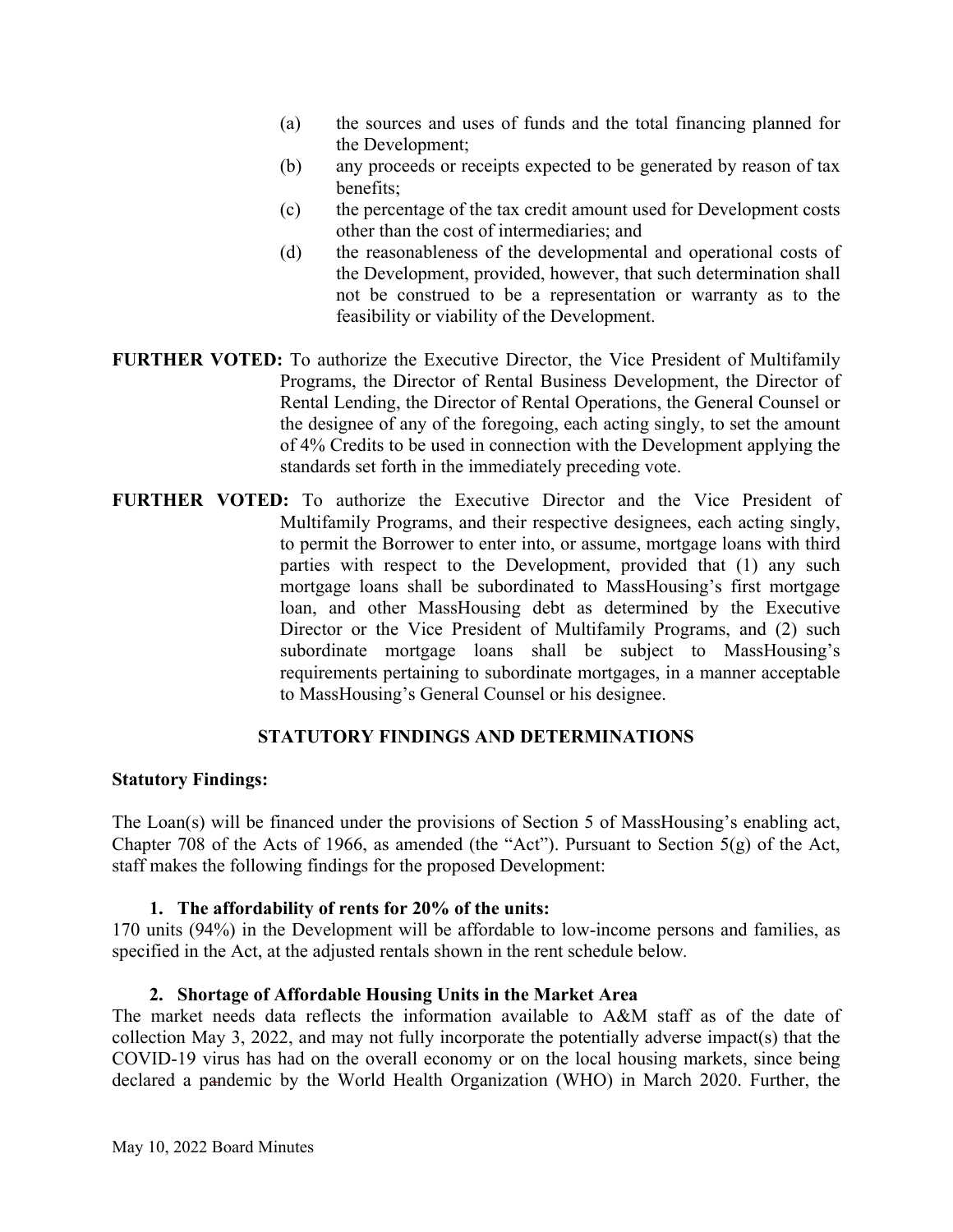reader is cautioned and reminded that any observations, comparisons, and/or conclusions are based on the data as of the aforementioned collection date.

In-house data for larger market and mixed-income complexes (approximately 1,222 units) in the area revealed a strong rental market. Current occupancy rates of the comparable properties reviewed averaged approximately 98.6%, and range between 97% and 100%. None of the comparables were offering concessions.

2nd Qtr. 2022 CoStar data for the subject's Lawrence/Haverhill submarket (9,292 units) has an overall vacancy rate at 4.2% YTD, which is an decrease of .36 % from one year ago. CoStar data for the Boston market 248,755 units) has an overall vacancy rate of 4.0% YTD, which is a decrease of 2.52% from one year ago. The Lawrence/Haverhill submarket vacancy rate is projected to increase to 5.2% over the next five years, while the Boston market is projected to increase to 5.0%.

CoStar, submarket data for the 4-5 Star building type (3,099 units) indicates a 3rd Qtr. 2022 vacancy rate of 3.1% and an average asking rent of \$2,052, while submarket data for the subject's 3 Star building type (2,8026 units) indicates a 2nd Qtr. 2022 vacancy rate of 6.5% at an average asking rent of \$1,805- and 1-2-Star buildings (3,391 units) indicates a 2nd Qtr. 2022 vacancy rate of 2.0% at an average asking rent of \$1,518. The development with its amenities, more closely reflects the 3 Star building type, and is reflected in both the vacancy rate and market rent potential.

According to the Department of Housing and Community Development's (DHCD) Chapter 40B Subsidized Housing Inventory (12/21/20), the City of Lawrence has 27,092 year-round housing units, 4,017 (14.8%) of which are subsidized for low/moderate income households.

In addition, the Lawrence Housing Authority (LHA) manages 1,056 Federally assisted units comprised of 546 family units and 510 elderly/disabled units. The family units are broken does as follows; 111- one-bedroom units, 266- two- bedroom units, 137 -three-bedroom units and 32 four-bedroom units. Per the representative of LHA the wait list for the family units is as follows, 213 applicants for one-bedroom, 363 applicants for the two bedroom units 213 applicants, for the three bedroom 78 applicants for the four- bedroom. Regarding the federally assisted elderly/disabled units, the units are broken down as follow; 81 studios, 504- one-bedroom, and 36-two-bedroom units. Per the representative of LHA the wait list is as follows;1,526 studios and one bedroom units and 29 applicants for the two-bedrooms.

LHA also manages 522 State assisted units comprised of 451 family units and 71 elderly/disabled units. The family units are broken does as follows; 24- one-bedroom units, 247 two- bedroom units, 170- three-bedroom units and 10-four- bedroom units. Per the representative from LHA, the wait list for the state-assisted family units are as follows; 902 applicants for one bedroom, 1,525 applicants for two bedrooms, 980 applicants for three bedrooms and 247 applicants for four- bedrooms. Lastly, LHA manages 71 state-assisted elderly/disabled onebedroom units, per LHA, there are 1,909 applicants on the wait list.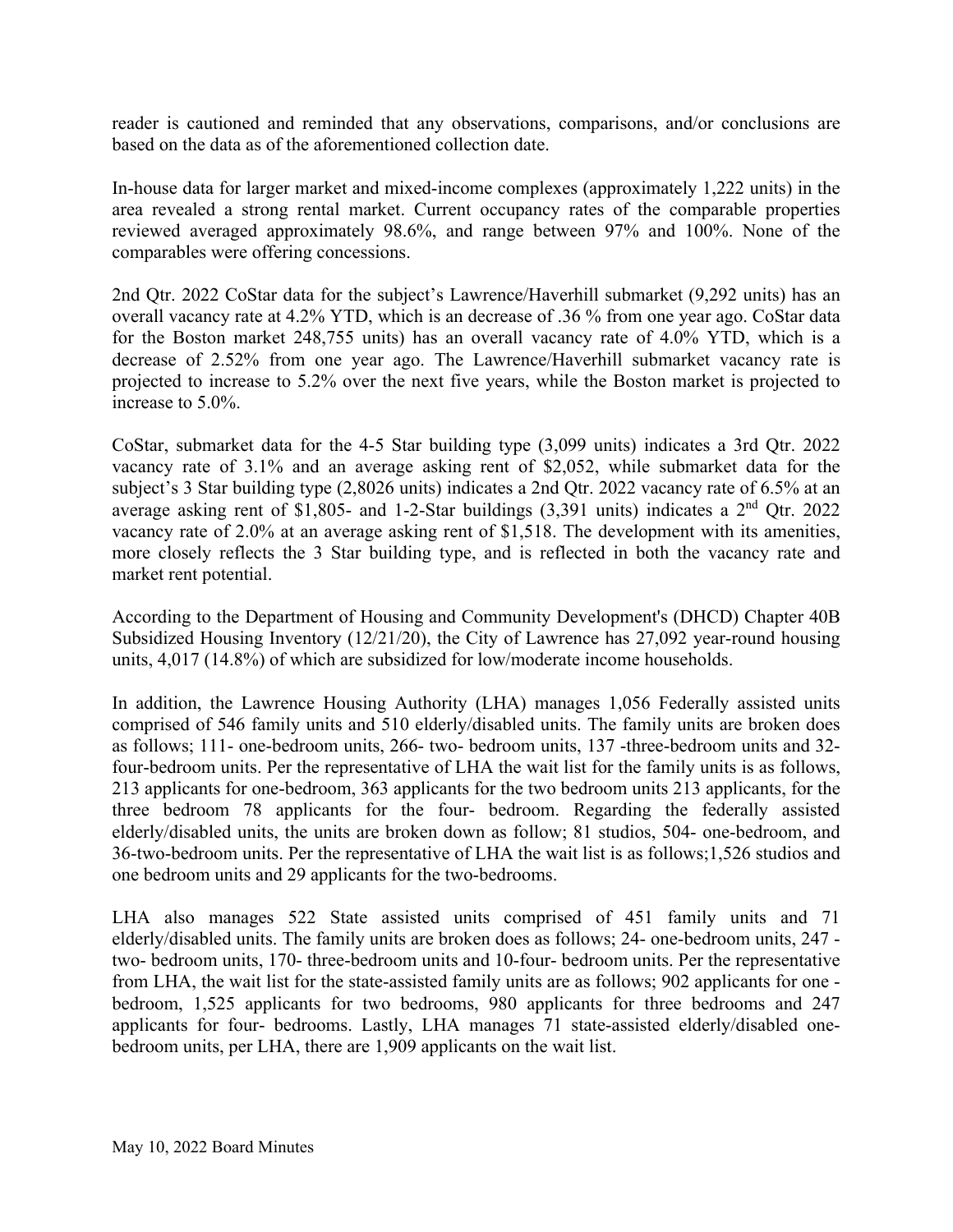Regarding Section 8 Housing Choice Vouchers, the Lawrence Housing Authority is authorized to administer 998 Section 8 vouchers. Per the representative of LHA, they participate in the Massachusetts Section 8 Housing Choice Voucher Centralized Waiting list and the anticipated wait time is from 5 to 10 years.

U.S. Census data from the 2016-2020 American Community Survey (ACS) indicates that of the 26,551 households in the City of Lawrence, approximately 78.5% earned less than the HUD published 2021 AMI \$105,400), 55.7% earned less than 50% of 2021 AMI, approximately 62.7% earned less than 60% of the 2021 AMI and approximately 72.7% earned less than 80% of the 2021 AMI.

# **3. Inability of Private Enterprise Alone to Supply Affordable Housing**

MassHousing staff has completed an analysis of the market rate rents, as defined by Agency statute, which absent MassHousing financing, would be required to support the development and operations of the Development. Based on the substantial difference between these market rents (shown in the Rent Schedule below) and the rents for this project, MassHousing staff finds that private enterprise alone cannot supply such housing.

# **4. No Undue Concentration of Low-income Households**

The financing herein proposed will not lead to the undue concentration of low-income households. Although it is a low-income development, it is located in a neighborhood experiencing rapidly rising market rents.

# **5. Elimination or Repair of Unsafe or Unsanitary Dwelling Units**

As evidenced by data cited in Finding No. 2 above, there is an acute shortage of decent, safe, and sanitary housing available to low-income persons and families in the general housing market area of the Development. Although staff is not aware of units within the same market area that require demolition or compulsory repair, by preserving the affordable housing proposed here, those in need of affordable housing will not be forced to accept residence in substandard units. So long as the acute shortage of affordable housing persists, actions of public agencies to increase the supply of affordable housing will reduce the market forces that allow unsafe and unsanitary units to persist. In addition, MassHousing, through its administration of housing programs, and other public agencies (e.g., local enforcement of building codes), continue to require repair of substandard units as such units are identified.

# **Rental Determinations:**

Pursuant to Section 6(a) of the Act, MassHousing makes the following rental determinations for units within the proposed Development.